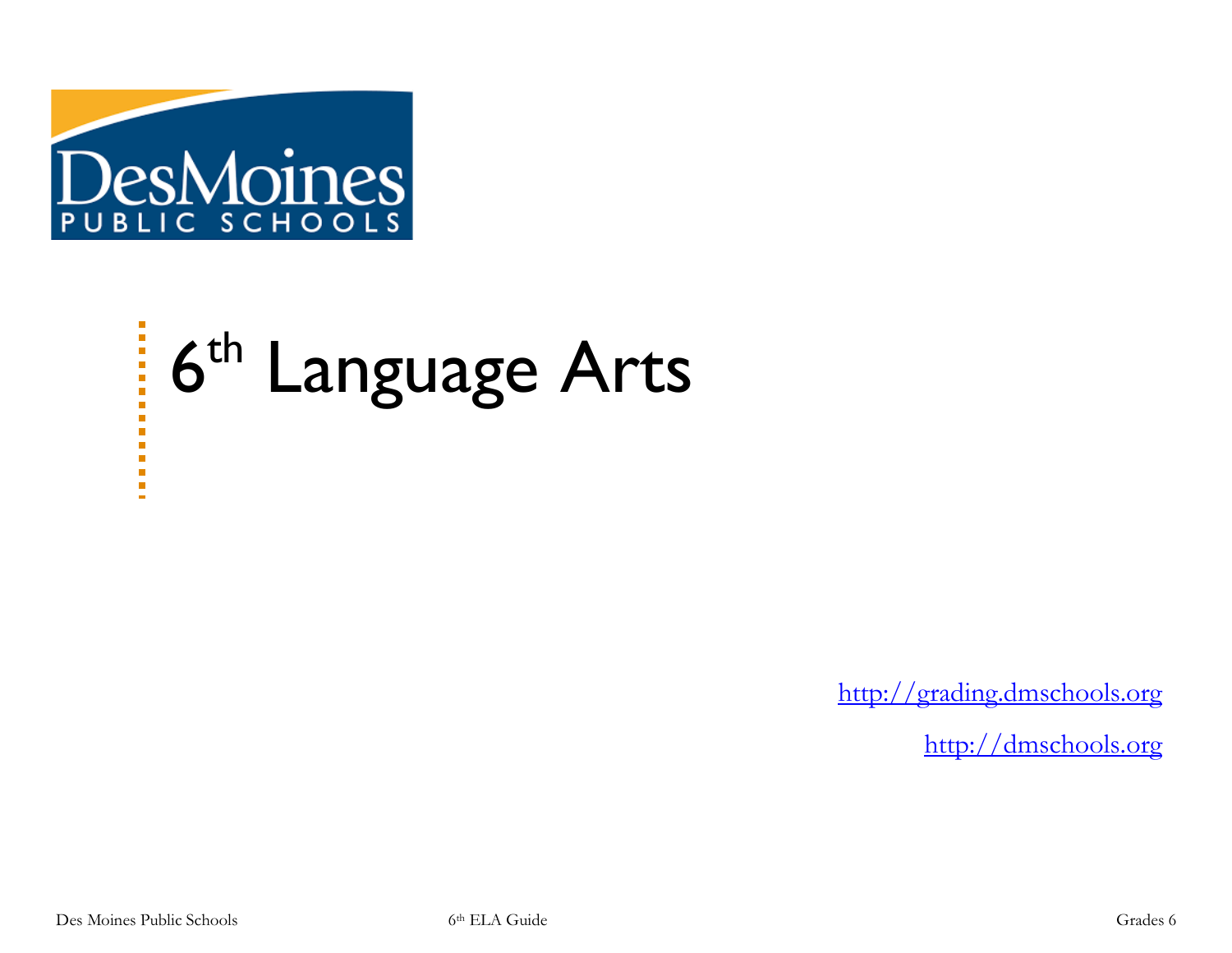## **Foreword**

The purpose of this guide is to:

- Provide guidance for scoring student evidence.
- Identify pacing for evidence collection.

#### **How to use this document:**

**This curriculum guide is not…**

- Used for designing instruction (you'll use your curricular materials for that working through each lesson as designed).
- Meant to restrict your creativity as a teacher.
- A ceiling of what your students can learn, nor a set of unattainable goals.

## **Instead, the curriculum guide is meant to be a common vision for student learning and a set of targets and success criteria directed related to grade level standards by which to measure and report student progress and provide meaningful feedback.**

The curriculum guide outlines the learning that is **most essential** for student success; it is our district's guaranteed and viable curriculum. The expectation is that every student in our district, regardless of school or classroom, will have access to and learn these targets. As the classroom teacher, you should use the materials within our adopted curriculum to help you to scaffold up to the learning targets and extend your students' learning beyond them.

Please consider this guide a living and dynamic document, subject to change and a part of a continuous feedback loop.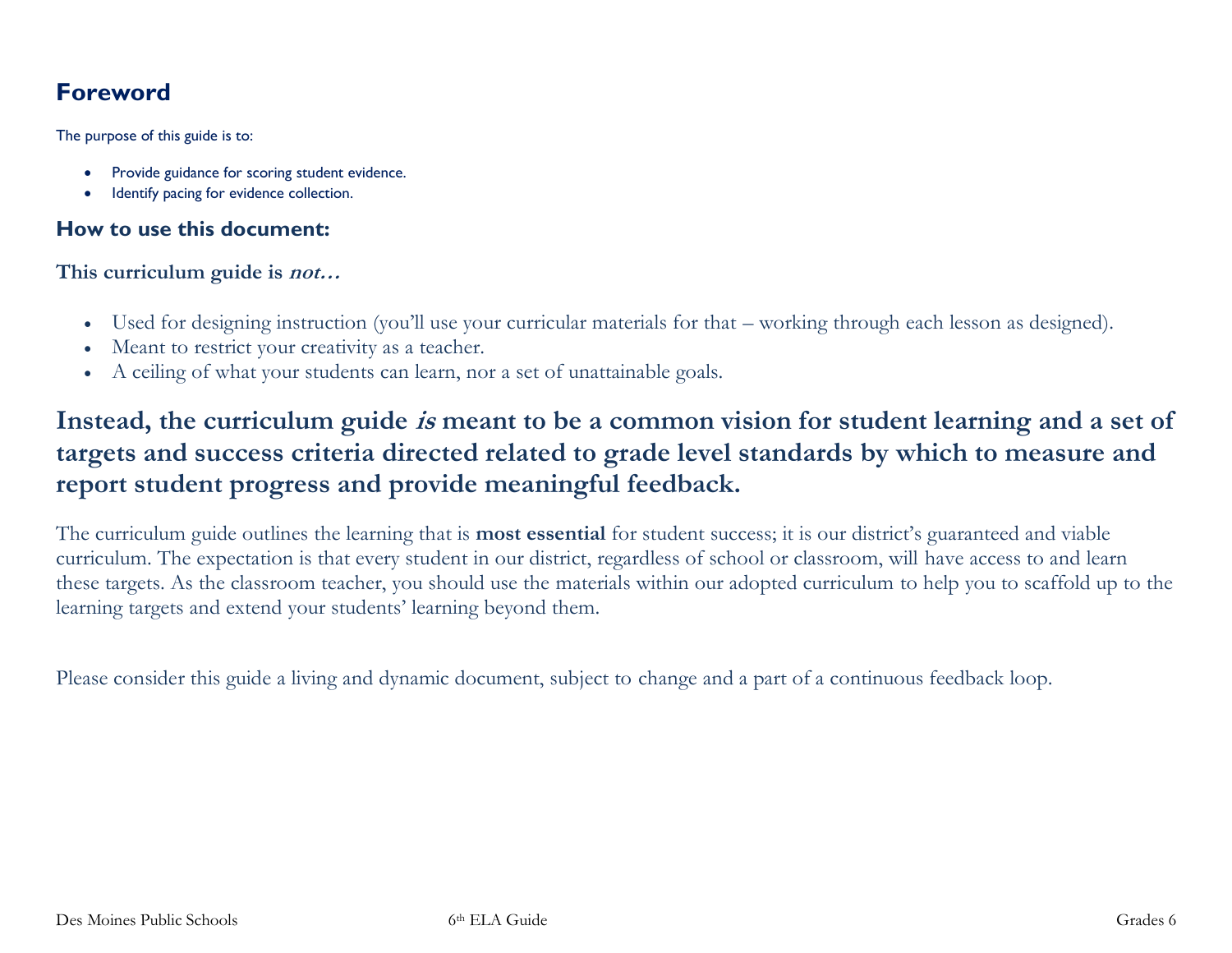# **Curriculum Access: [EL Education](https://curriculum.eleducation.org/curriculum/ela/2019/grade-6) – Grade 6**

| Semester I                                               | <b>Module I: Greek Mythology</b><br>The Lightning Thief |                                        | <b>Module 3: American Indian Boarding Schools</b><br>Two Roads |                                                    |                                                  |  |
|----------------------------------------------------------|---------------------------------------------------------|----------------------------------------|----------------------------------------------------------------|----------------------------------------------------|--------------------------------------------------|--|
|                                                          | Unit I                                                  | Unit 2                                 | <b>Unit 3</b>                                                  | Unit I                                             | Unit 2                                           |  |
| <b>Topic Name</b>                                        | Topic I:<br><b>Greek Mythology</b>                      | Topic 2:<br>Text to Film<br>Comparison | Topic 3:<br><b>Construct New</b><br><b>Characters</b>          | Topic 4:<br><b>Analyze Point of</b><br><b>View</b> | Topic 5:<br>Theme and<br><b>Motivation</b>       |  |
| Reporting frequency of<br>topic scores                   | 4 weeks<br>$(16$ lessons)<br>22 days                    | 4 weeks<br>(14 lessons)<br>18 days     | 3 weeks<br>(12 lessons)<br>14 days                             | 4 weeks<br>(15 lessons)<br>19 days                 | 3 weeks<br>(13 lessons)<br>16 days               |  |
| Approximate beginning<br>and end dates for the<br>topics | $8/24 - 9/23$                                           | $9/26 - 10/14$                         | $10/17 - 11/4$                                                 | $11/9 - 12/8$                                      | $12/12 - 1/13$                                   |  |
| <b>Focus Standards</b>                                   | <b>RL.6.4</b><br><b>RL.6.6</b><br>L.6.4<br>L.6.5        | <b>RI/RL.6.2</b><br>RL.6.7<br>RL.6.9   | W.6.3<br>SL.6.5                                                | RI.6.6<br>RL.6.3<br>L.6.3<br><b>RL.6.5</b>         | <b>RL.6.3</b><br><b>RL.6.2</b><br>L.6.1<br>L.6.2 |  |

| <b>Semester 2</b>                                        | <b>Module 3: American Indian Boarding Schools</b><br>Two Roads |                                                    | Module 4: Remarkable Accomplishments in Space Science<br>Hidden Figures |                                      |                                     |
|----------------------------------------------------------|----------------------------------------------------------------|----------------------------------------------------|-------------------------------------------------------------------------|--------------------------------------|-------------------------------------|
|                                                          |                                                                | Unit 3                                             | Unit I                                                                  | Unit 2                               | <b>Unit 3</b>                       |
| <b>Topic Name</b>                                        |                                                                | Topic 6:<br><b>Argument and</b><br><b>Evidence</b> | Topic 7:<br>The Space Race                                              | Topic 8:<br><b>Hidden Figures</b>    | Topic 9:<br><b>Space Science</b>    |
| Reporting frequency of<br>topic scores                   |                                                                | 3 weeks<br>(13 lessons)<br>17 days                 | 3.5 weeks<br>(8 lessons)<br>18 days                                     | 4.5 weeks<br>(16 lessons)<br>23 days | 5 weeks<br>(17 lessons)<br>26 days  |
| Approximate beginning<br>and end dates for the<br>topics |                                                                | $1/19 - 2/10$                                      | $2/15 - 3/10$                                                           | $3/22 - 4/20$                        | $4/25 - 5/31$                       |
| <b>Focus Standards</b>                                   |                                                                | W.6.1<br>W.6.5<br>SL.6.2<br>SL.6.6                 | RI.6.4<br>RI.6.6<br>RI.6.2<br>RI.6.8                                    | RI.6.4<br>L.6.4<br>RI.6.8            | W.6.1<br>SL.6.1<br>SL.6.3<br>SL.6.4 |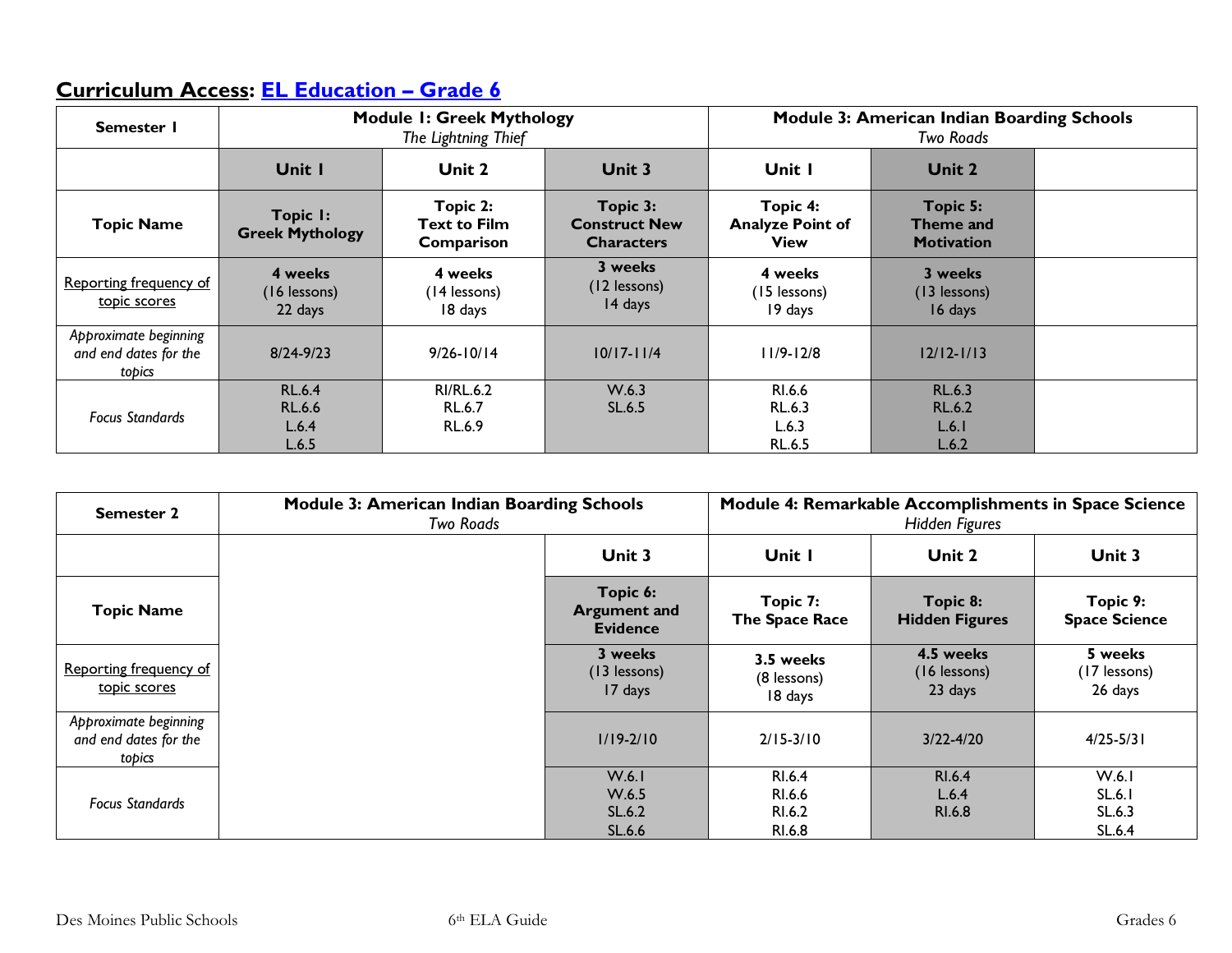## **Standards-Referenced Grading Basics**

#### **Our purpose in collecting a body of evidence is to:**

- Allow teachers to determine a defensible and credible topic score based on a representation of student learning over time.
- Clearly communicate where a student's learning is based on a topic scale to inform instructional decisions and push student growth.
- Show student learning of Level 3 targets through multiple and varying points of data
- Provide opportunities for feedback between student and teacher.

#### **Scoring**

Updated SRG grading guidance COMING SOON

A collaborative scoring process is encouraged to align expectations of the scale to artifacts collected. Routine use of a collaborative planning and scoring protocol results in calibration and a collective understanding of evidence of mastery. Enough evidence should be collected to accurately represent a progression of student learning as measured by the topic scale. Teachers look at all available evidence to determine a topic score. All topic scores should be defensible and credible through a body of evidence.

#### **\*\*\*Only scores of 4, 3.5, 3, 2.5, 2, 1.5, 1, and 0 can be entered as Topic Scores**.

## **Multiple Opportunities**

Philosophically, there are two forms of multiple opportunities, both of which require backwards design and intentional planning. One form is opportunities planned by the teacher throughout the unit of study and/or throughout the semester. The other form is reassessment of learning which happens after completing assessment of learning at the end of a unit or chunk of learning.

Students will be allowed multiple opportunities to demonstrate proficiency. Teachers need reliable pieces of evidence to be confident students have a good grasp of the learning topics before deciding a final topic score. To make standards-referenced grading work, the idea of "multiple opportunities" is emphasized. If after these opportunities students still have not mastered Level 3, they may then be afforded the chance to reassess.

#### **Guiding Practices of Standards-Referenced Grading**

- **1.** A consistent 4-point grading scale will be used.
- **2.** Student achievement and behavior will be reported separately.
- **3.** Scores will be based on a body of evidence.
- **4.** Achievement will be organized by learning topic and converted to a grade at semester's end.
- **5.** Students will have multiple opportunities to demonstrate proficiency.
- **6.** Accommodations and modifications will be provided for exceptional learners.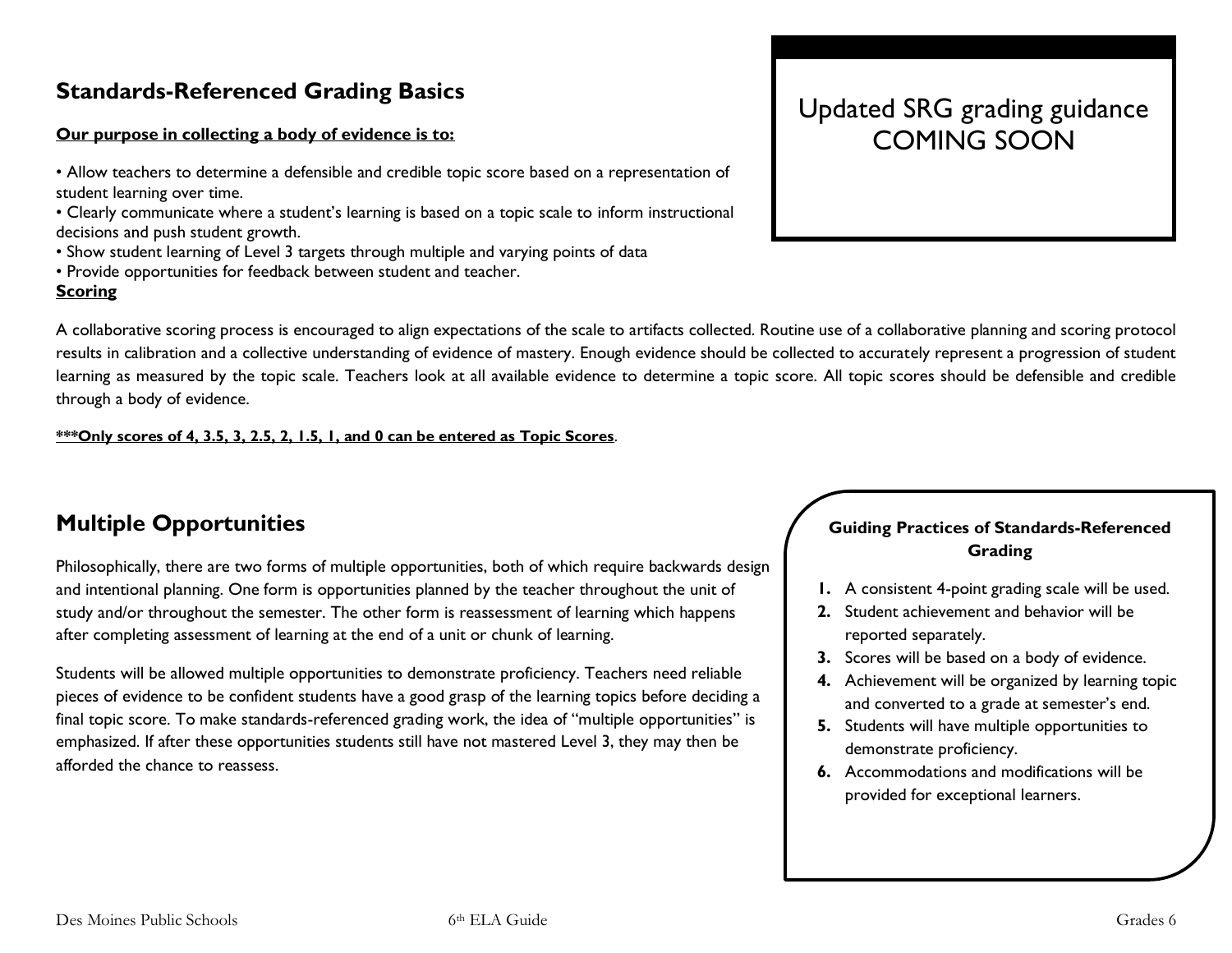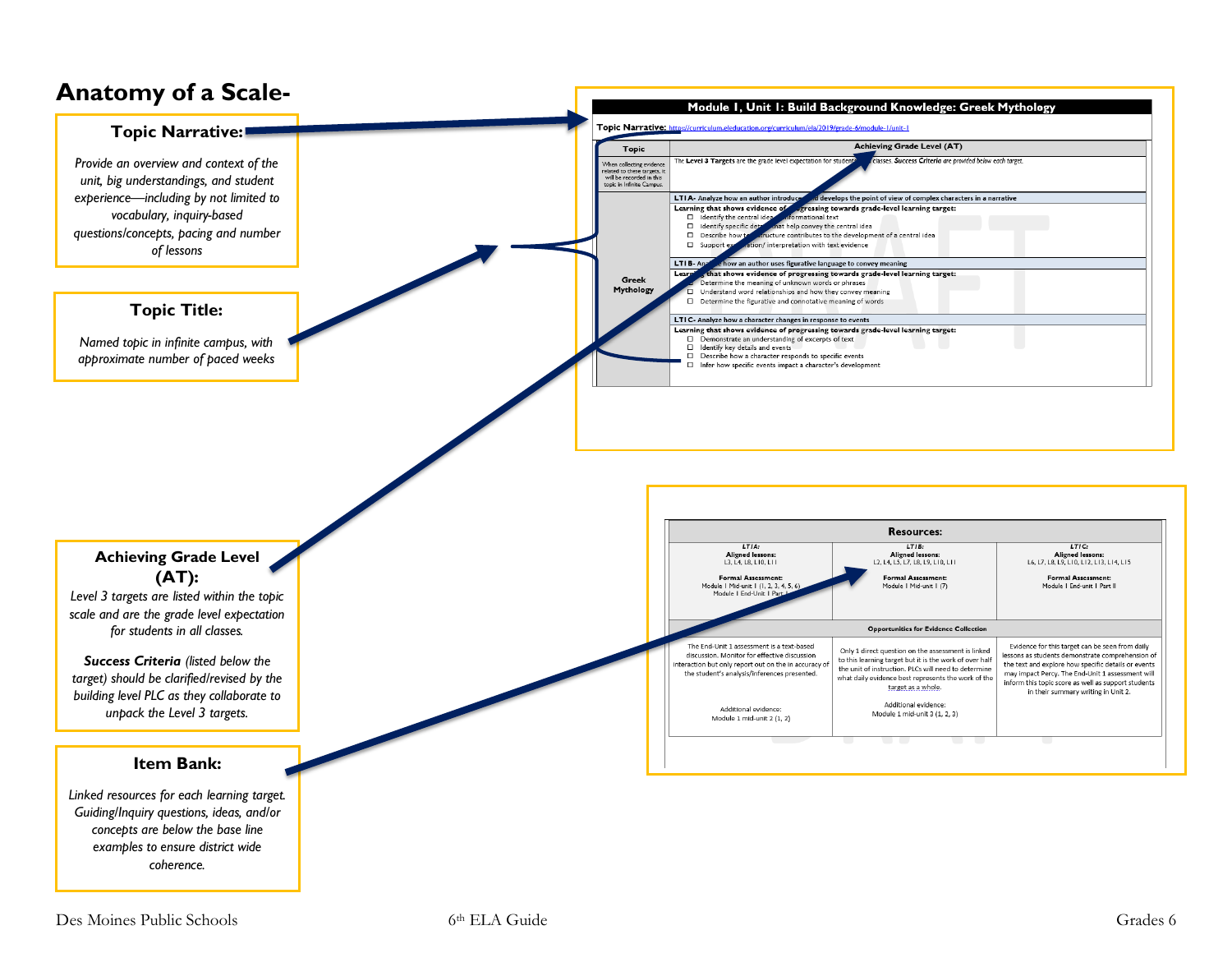| <b>Topic</b>                                                                                                      | <b>Achieving Grade Level (AT)</b>                                                                                                                                                                                                                                                                  |  |
|-------------------------------------------------------------------------------------------------------------------|----------------------------------------------------------------------------------------------------------------------------------------------------------------------------------------------------------------------------------------------------------------------------------------------------|--|
| When collecting evidence<br>related to these targets, it<br>will be recorded in this<br>topic in Infinite Campus. | The Level 3 Targets are the grade level expectation for students in all classes. Success Criteria are provided below each target.                                                                                                                                                                  |  |
|                                                                                                                   | LTIA- Analyze how an author introduces and develops the point of view of complex characters in a narrative                                                                                                                                                                                         |  |
|                                                                                                                   | Learning that shows evidence of progressing towards grade-level learning target:<br>Identify character's motivations<br>□<br>Identify the relationships of a complex character to others<br>Identify text-evidence to support analysis                                                             |  |
|                                                                                                                   | LTIB- Analyze how an author uses figurative language to convey meaning                                                                                                                                                                                                                             |  |
|                                                                                                                   | Learning that shows evidence of progressing towards grade-level learning target:                                                                                                                                                                                                                   |  |
| <b>Greek</b>                                                                                                      | Determine the meaning of unknown words or phrases<br>$\Box$                                                                                                                                                                                                                                        |  |
| <b>Mythology</b>                                                                                                  | Understand word relationships and how they convey meaning<br>⊔<br>Determine the figurative and connotative meaning of words                                                                                                                                                                        |  |
|                                                                                                                   | LTIC- Analyze how a character changes in response to events                                                                                                                                                                                                                                        |  |
|                                                                                                                   | Learning that shows evidence of progressing towards grade-level learning target:<br>Demonstrate an understanding of excerpts of text<br>Identify key details and events<br>□<br>Describe how a character responds to specific events<br>Infer how specific events impact a character's development |  |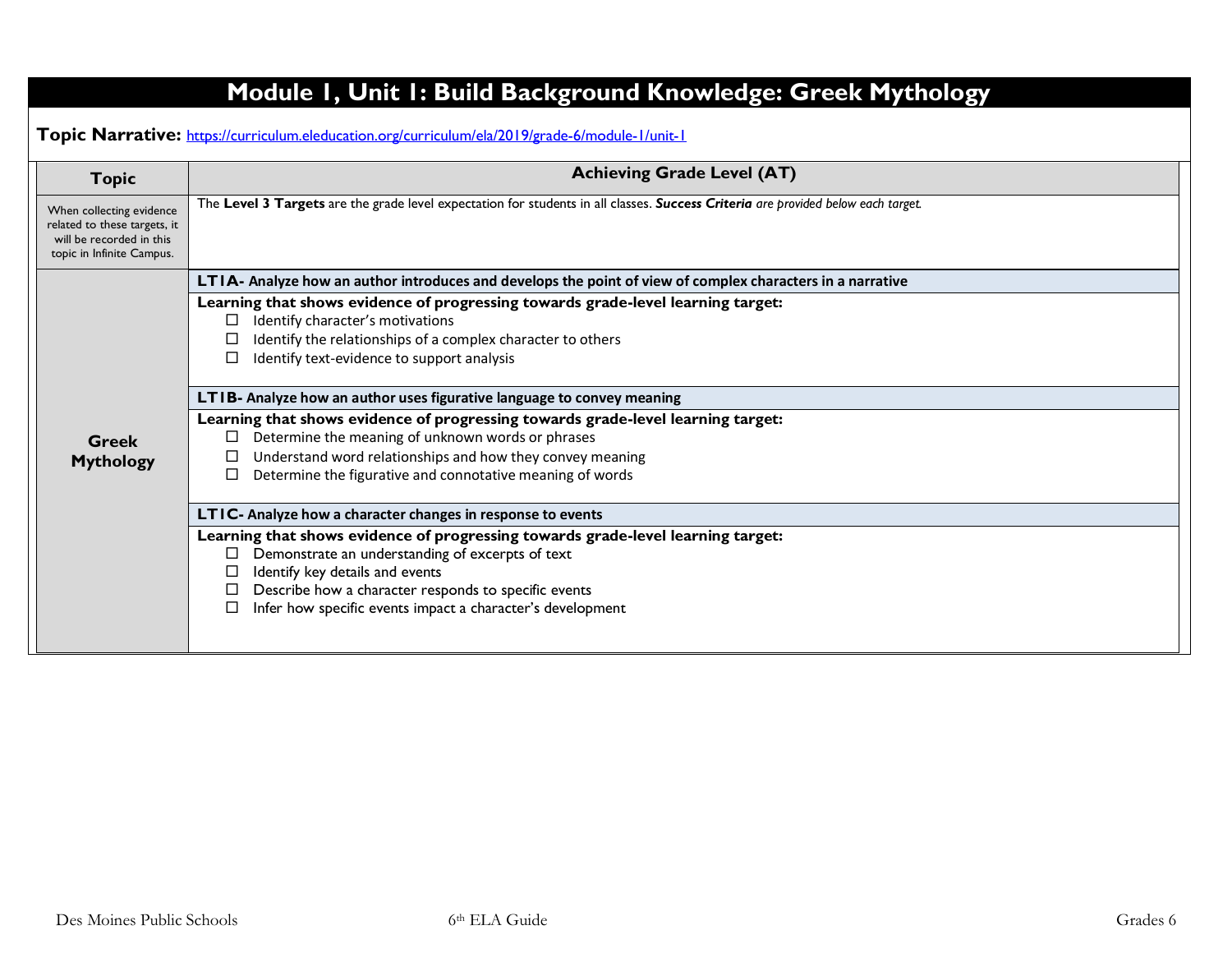|                                                                                                                                                                                                    | <b>Resources:</b>                                                                                                                                                                                                                                  |                                                                                                                                                                                                                                                                                                              |
|----------------------------------------------------------------------------------------------------------------------------------------------------------------------------------------------------|----------------------------------------------------------------------------------------------------------------------------------------------------------------------------------------------------------------------------------------------------|--------------------------------------------------------------------------------------------------------------------------------------------------------------------------------------------------------------------------------------------------------------------------------------------------------------|
| LTIA:<br><b>Aligned lessons:</b><br>L3, L4, L8, L10, L11                                                                                                                                           | LTIB:<br><b>Aligned lessons:</b><br>L2, L4, L5, L7, L8, L9, L10, L11                                                                                                                                                                               | LTIC:<br><b>Aligned lessons:</b><br>L6, L7, L8, L9, L10, L12, L13, L14, L15                                                                                                                                                                                                                                  |
| <b>Formal Assessment:</b><br>Module 1 Mid-unit 1 (1, 2, 3, 4, 5, 6)<br>Module   End-Unit   Part                                                                                                    | <b>Formal Assessment:</b><br>Module I Mid-unit I (7)                                                                                                                                                                                               | <b>Formal Assessment:</b><br>Module   End-unit   Part II                                                                                                                                                                                                                                                     |
|                                                                                                                                                                                                    | <b>Opportunities for Evidence Collection</b>                                                                                                                                                                                                       |                                                                                                                                                                                                                                                                                                              |
| The End-Unit 1 assessment is a text-based<br>discussion. Monitor for effective discussion<br>interaction but only report out on the in accuracy of<br>the student's analysis/inferences presented. | Only 1 direct question on the assessment is linked<br>to this learning target but it is the work of over half<br>the unit of instruction. PLCs will need to determine<br>what daily evidence best represents the work of the<br>target as a whole. | Evidence for this target can be seen from daily<br>lessons as students demonstrate comprehension of<br>the text and explore how specific details or events<br>may impact Percy. The End-Unit 1 assessment will<br>inform this topic score as well as support students<br>in their summary writing in Unit 2. |
| Additional evidence:<br>Module 1 mid-unit 2 (1, 2)                                                                                                                                                 | Additional evidence:<br>Module 1 mid-unit 3 (1, 2, 3)                                                                                                                                                                                              |                                                                                                                                                                                                                                                                                                              |
|                                                                                                                                                                                                    |                                                                                                                                                                                                                                                    |                                                                                                                                                                                                                                                                                                              |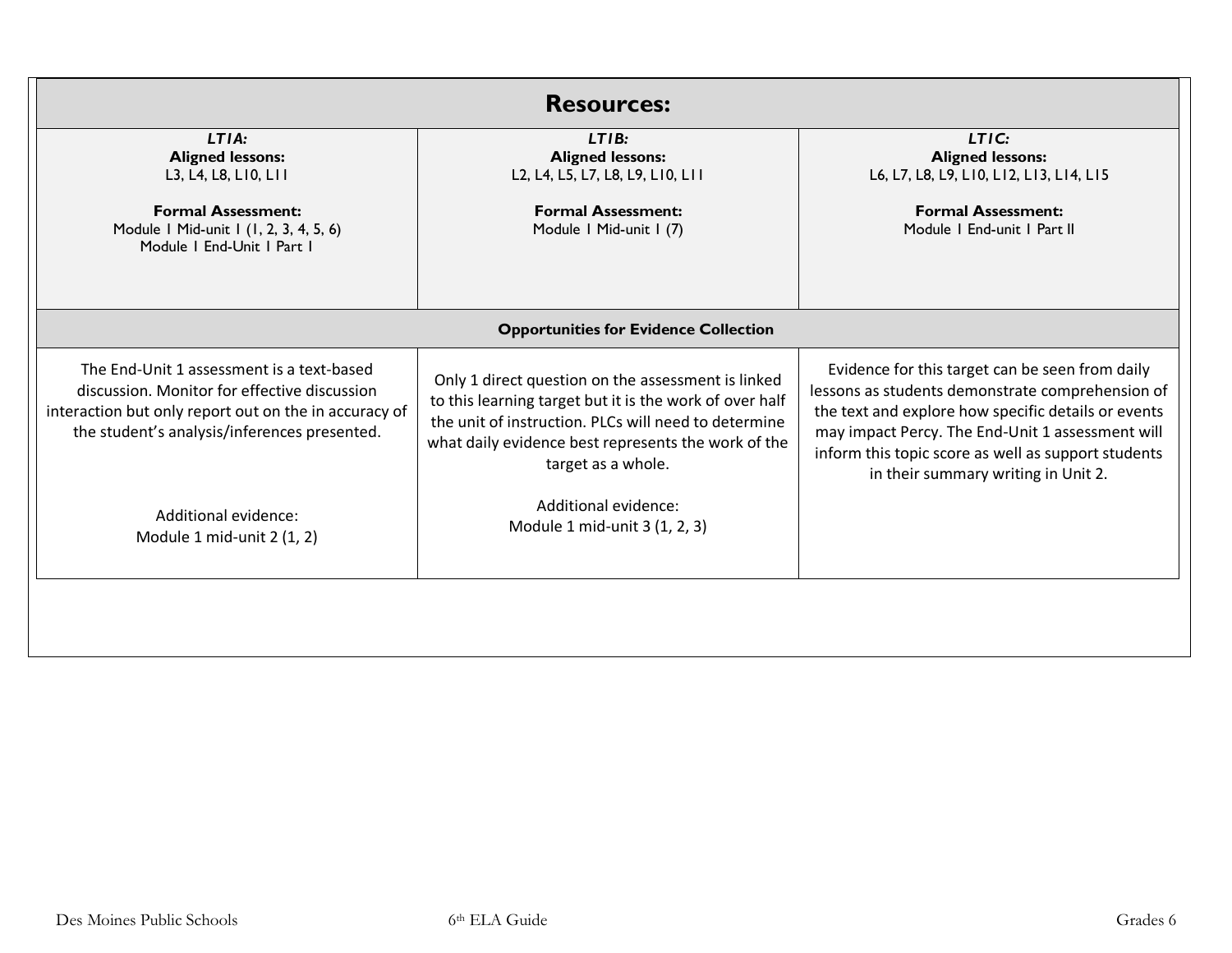| <b>Topic</b>                                                                                                      | <b>Achieving Grade Level (AT)</b>                                                                                                                                                                                                                                                      |  |
|-------------------------------------------------------------------------------------------------------------------|----------------------------------------------------------------------------------------------------------------------------------------------------------------------------------------------------------------------------------------------------------------------------------------|--|
| When collecting evidence<br>related to these targets, it<br>will be recorded in this<br>topic in Infinite Campus. | The Level 3 Targets are the grade level expectation for students in all classes. Success Criteria are provided below each target.                                                                                                                                                      |  |
|                                                                                                                   | LT2A- Analyze how an author develops a theme or central idea over the course of a narrative                                                                                                                                                                                            |  |
|                                                                                                                   | Learning that shows evidence of progressing towards grade-level learning target:<br>Identify a theme/central idea in a complex text<br>$\Box$<br>Identify key details or events the author uses to emphasize that theme/central idea<br>Identify text- evidence that supports analysis |  |
| <b>Text to Film</b>                                                                                               | LT2B- Compare and contrast how different authors present similar themes in complex texts of different genres                                                                                                                                                                           |  |
| Comparison                                                                                                        | Learning that shows evidence of progressing towards grade-level learning target:<br>Examine similarities and differences in how themes are introduced, what types of details are emphasized, and its impact on the audience<br>$\Box$                                                  |  |
|                                                                                                                   | LT2C- Construct an objective summary of complex texts                                                                                                                                                                                                                                  |  |
|                                                                                                                   | Learning that shows evidence of progressing towards grade-level learning target:<br>Identify and describe key events in a complex text<br>Avoid opinion, bias or judgement in writing                                                                                                  |  |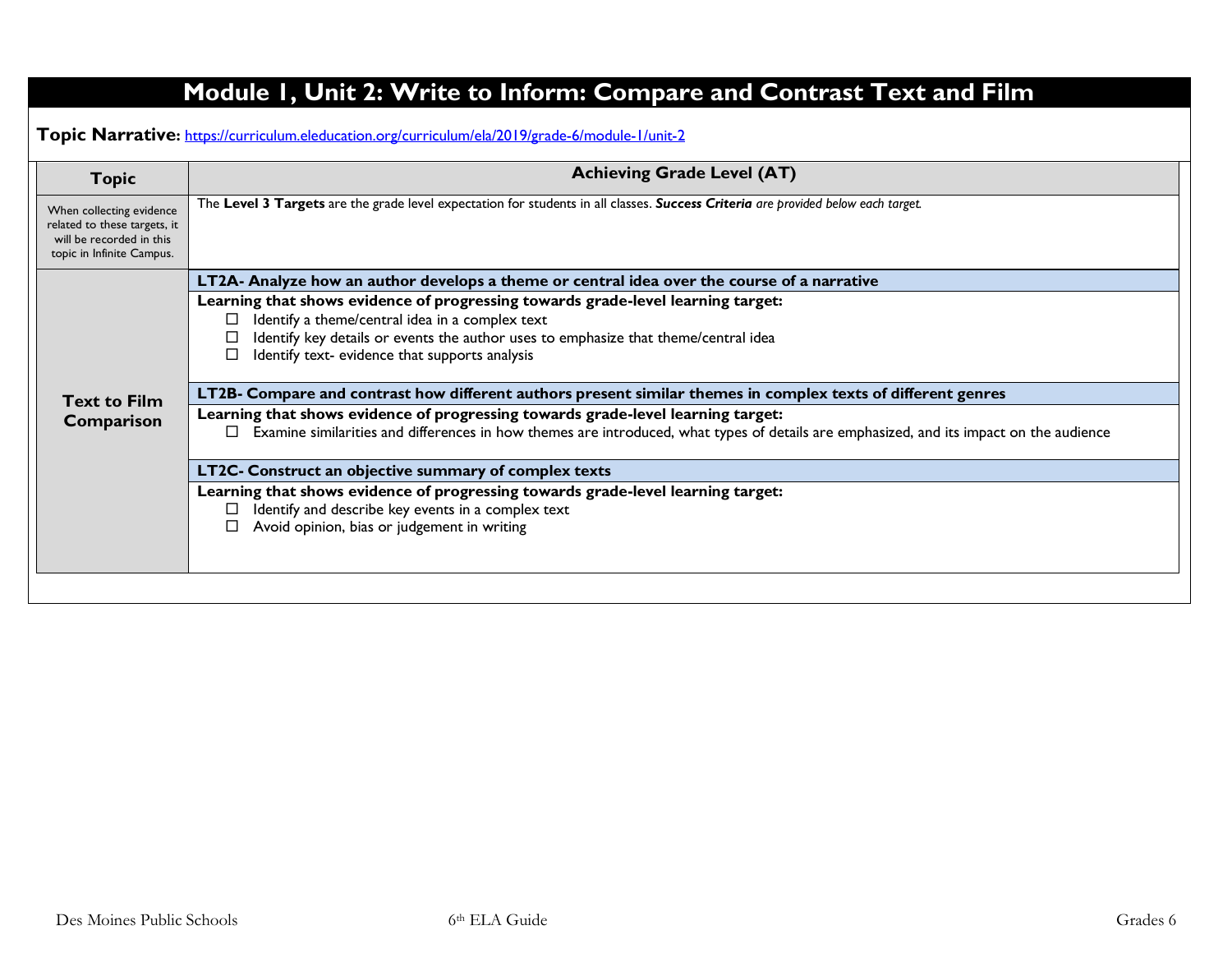|                                                                     | <b>Resources:</b>                                                                                                                                                                  |                                                                                                          |
|---------------------------------------------------------------------|------------------------------------------------------------------------------------------------------------------------------------------------------------------------------------|----------------------------------------------------------------------------------------------------------|
| LT2A:<br><b>Aligned lessons:</b><br>LI, L2, L3                      | LT2B:<br><b>Aligned lessons:</b><br>L4, L5, L6, L7, L8, L9, L10, L11, L12                                                                                                          | LT2C:<br><b>Aligned lessons:</b><br>LI, L2, L3                                                           |
| <b>Formal Assessment:</b><br>Module 1 mid-unit 2 (3, 4, 5, 6, 7, 8) | <b>Formal Assessment:</b><br>Module I mid-unit 2 (8)<br>Module I end-unit 2                                                                                                        | <b>Formal Assessment:</b><br>Module I mid-unit 2 (5)                                                     |
|                                                                     | <b>Opportunities for Evidence Collection</b>                                                                                                                                       |                                                                                                          |
| Additional opportunities appear in unit 3 (L2, L4                   | The essay students write for the end-unit 2                                                                                                                                        | Students begin demonstrating this skill in Unit 1.<br>Additional opportunities appear in unit 3 (L2, L4) |
| <b>Additional Evidence:</b><br>Module 1 mid-unit 3 (4)              | assessment is obviously the best representation of<br>their understanding for this target. Additional<br>evidence can be gathered from daily lessons and<br>classroom discussions. | <b>Additional Evidence:</b><br>Module 1 mid-unit 3 (5)                                                   |
|                                                                     |                                                                                                                                                                                    |                                                                                                          |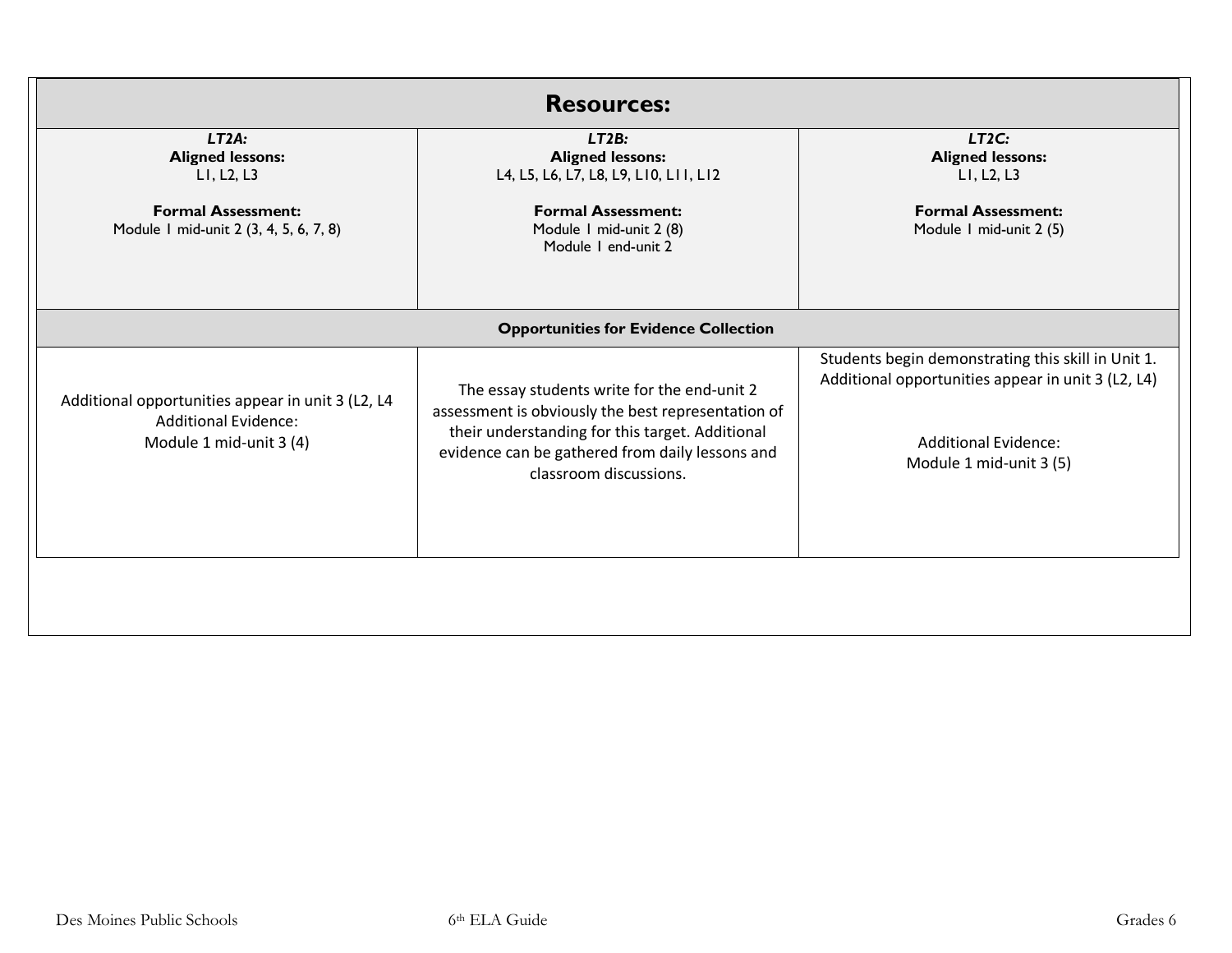**Topic Narrative:** <https://curriculum.eleducation.org/curriculum/ela/2019/grade-6/module-1/unit-3>

| <b>Topic</b>                                                                                                       | <b>Achieving Grade Level (AT)</b>                                                                                                 |
|--------------------------------------------------------------------------------------------------------------------|-----------------------------------------------------------------------------------------------------------------------------------|
| When collecting evidence<br>related to these targets, it<br>will be recorded in this<br>topics in Infinite Campus. | The Level 3 Targets are the grade level expectation for students in all classes. Success Criteria are provided below each target. |
|                                                                                                                    | LT3A- Compose a narrative scene that extends a complex story through the point of view of a new character.                        |
|                                                                                                                    | Learning that shows evidence of progressing towards grade-level learning target:                                                  |
|                                                                                                                    | Introduce new characters and setting<br>$\Box$                                                                                    |
|                                                                                                                    | Develop events in a logical sequence                                                                                              |
|                                                                                                                    | Pace the narrative with dialogue, description, and transitions to create suspense                                                 |
|                                                                                                                    | Use precise words and sensory language to convey events                                                                           |
| <b>Construct New</b>                                                                                               | Follow standard conventions of written English<br>□                                                                               |
| <b>Characters</b>                                                                                                  |                                                                                                                                   |
|                                                                                                                    | LT3B- Present a personal reflection of their learning process.                                                                    |
|                                                                                                                    | Learning that shows evidence of progressing towards grade-level learning target:                                                  |
|                                                                                                                    | Create a presentation that incudes multimedia elements<br>П                                                                       |
|                                                                                                                    | Speak with clarity as appropriate to the audience and modality                                                                    |
|                                                                                                                    | Use appropriate verbal and physical techniques (eye contact, volume, pace, body language)                                         |
|                                                                                                                    |                                                                                                                                   |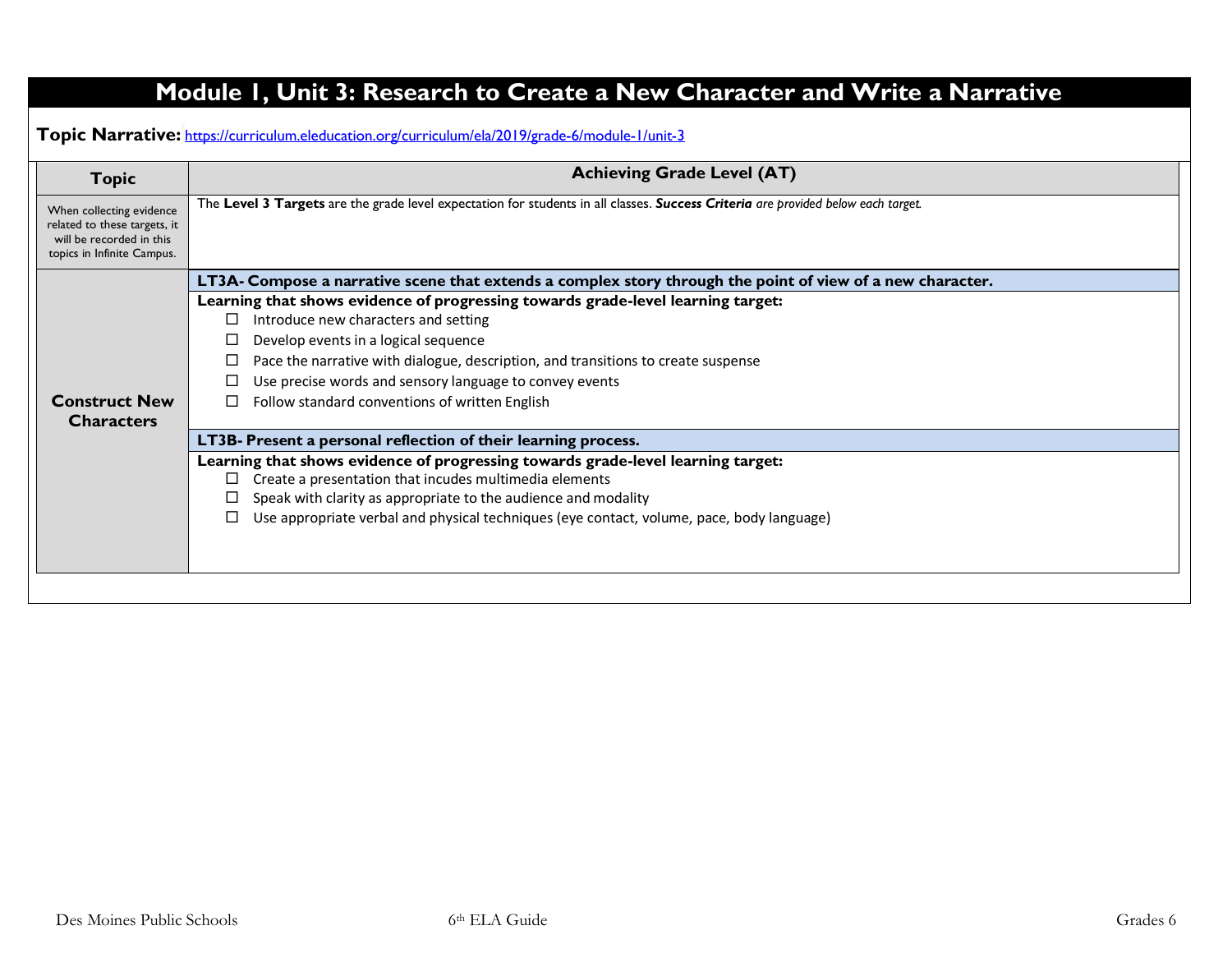|                                                                                                                     | <b>Resources:</b>                                                                                                                                                                                                                                                                    |  |  |
|---------------------------------------------------------------------------------------------------------------------|--------------------------------------------------------------------------------------------------------------------------------------------------------------------------------------------------------------------------------------------------------------------------------------|--|--|
| LT3A:<br><b>Aligned lessons:</b><br>L3, L5, L6, L7, L8, L9, L10<br><b>Formal Assessment:</b><br>Module I end-unit 3 | LT3B:<br><b>Aligned lessons:</b><br>LI, LI, LI2<br><b>Formal Assessment:</b><br>Performance Task                                                                                                                                                                                     |  |  |
|                                                                                                                     | <b>Opportunities for Evidence Collection</b>                                                                                                                                                                                                                                         |  |  |
|                                                                                                                     | This learning target focuses students on the preparation and presentation of<br>the performance task. Support using the performance task checklist and<br>preparing students for the opportunity to reflect and share what they have<br>learned throughout the course of the module. |  |  |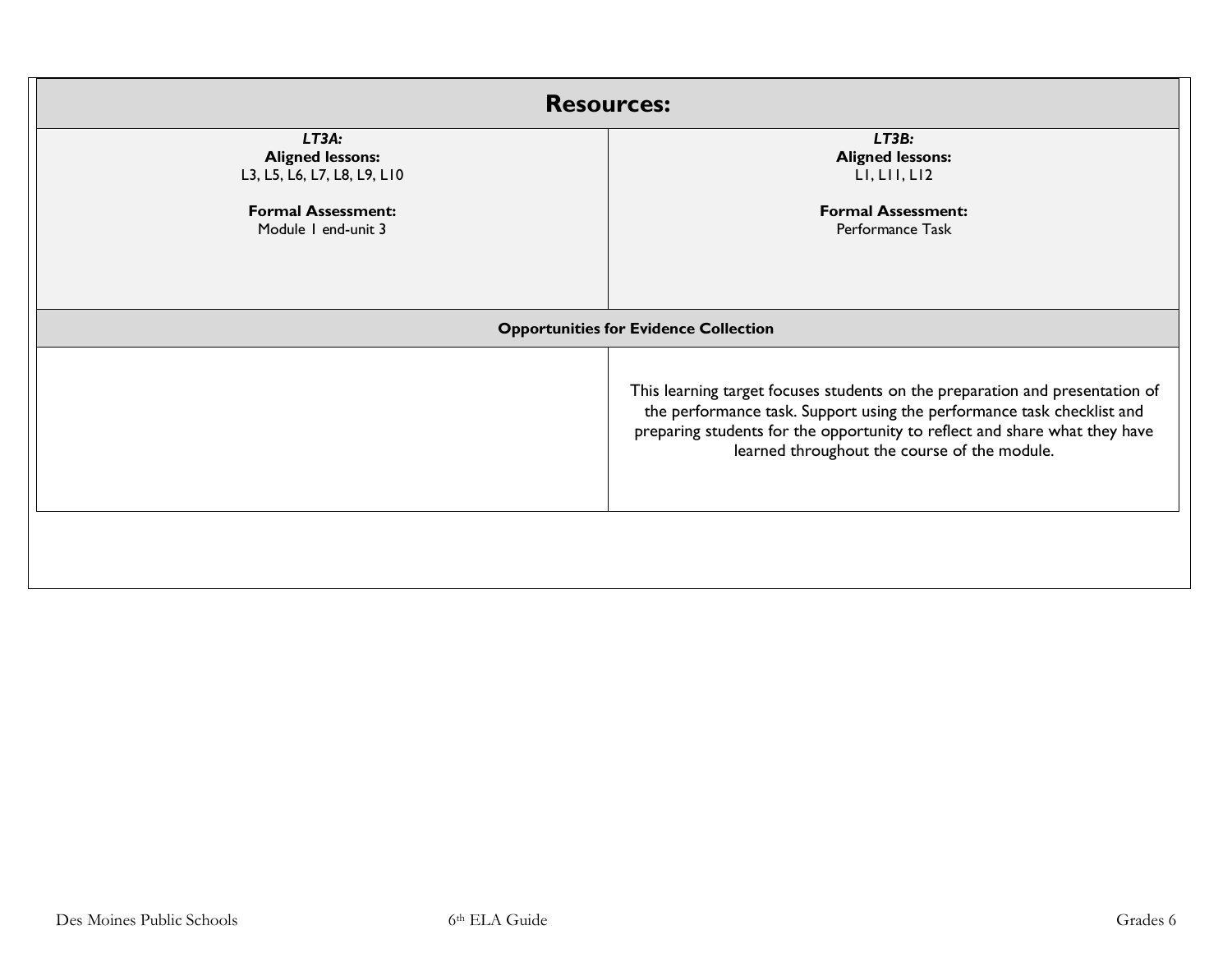## **Module 3, Unit 1: Build Background Knowledge: Analyze POV Toward American Indian Boarding Schools**

#### **Topic Narrative:** <https://curriculum.eleducation.org/curriculum/ela/2019/grade-6/module-3/unit-1>

| <b>Topic</b>                                                                                                      | <b>Achieving Grade Level (AT)</b>                                                                                                 |
|-------------------------------------------------------------------------------------------------------------------|-----------------------------------------------------------------------------------------------------------------------------------|
| When collecting evidence<br>related to these targets, it<br>will be recorded in this<br>topic in Infinite Campus. | The Level 3 Targets are the grade level expectation for students in all classes. Success Criteria are provided below each target. |
|                                                                                                                   | <b>LT4A- Analyze point of view and how it is conveyed in a complex text</b>                                                       |
|                                                                                                                   | Learning that shows evidence of progressing towards grade-level learning target:                                                  |
|                                                                                                                   | Identify the point of view of specific individuals in a text<br>□                                                                 |
|                                                                                                                   | Identify details or events that impact a person's perspective                                                                     |
|                                                                                                                   | Integrate multiple sources to construct a broader understanding of perspective                                                    |
|                                                                                                                   | Support explanation/ interpretation with text evidence                                                                            |
| <b>Analyze Point of</b>                                                                                           | LT4B- Analyze the impact of the author's use of language on character development.                                                |
| <b>View</b>                                                                                                       | Learning that shows evidence of progressing towards grade-level learning target:                                                  |
|                                                                                                                   | Identify examples of figurative and connotative language used to describe or develop characters<br>□                              |
|                                                                                                                   | Analyze how the language a character uses contributes to their development                                                        |
|                                                                                                                   | LT4C- Analyze how particular sections of text impact the development of plot, character, and setting.                             |
|                                                                                                                   | Learning that shows evidence of progressing towards grade-level learning target:                                                  |
|                                                                                                                   | Identify the function of specific pivotal sections of text (e.g., sentences, paragraphs, chapters)<br>□                           |
|                                                                                                                   | Describe how a section of text impacts other components                                                                           |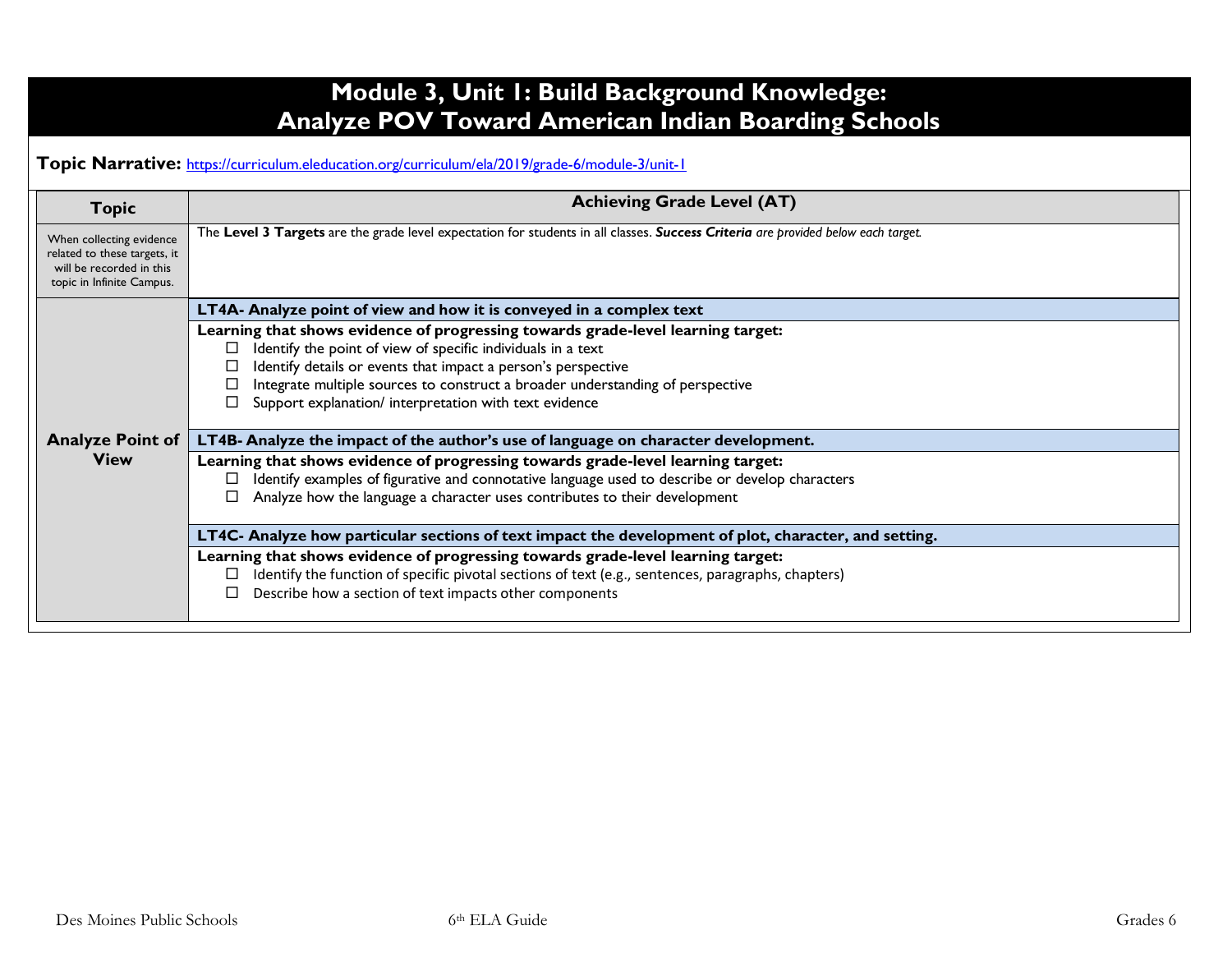|                                                                                          | <b>Resources:</b>                                                                     |                                                                                               |
|------------------------------------------------------------------------------------------|---------------------------------------------------------------------------------------|-----------------------------------------------------------------------------------------------|
| LT4A:<br><b>Aligned lessons:</b><br>L3, L4, L5, L7, L8, L10, L11, L14, L15               | LT4B:<br><b>Aligned lessons:</b><br>L4, L7, L11, L13, L15                             | LT4C:<br><b>Aligned lessons:</b><br>L2, L9, L10, L12, L13, L14, L15                           |
| <b>Formal Assessment:</b><br>Module 3 mid-unit 1 (1, 2, 3)<br>Module 3 end-unit I (3, 6) | <b>Formal Assessment:</b><br>Module 3 mid-unit 1 (3, 4, 5)<br>Module 3 end-unit I (4) | <b>Formal Assessment:</b><br>Module 3 end-unit I (5)                                          |
|                                                                                          | <b>Opportunities for Evidence Collection</b>                                          |                                                                                               |
|                                                                                          |                                                                                       | Additional opportunities to gather evidence appear<br>in Module 3, Unit 2, Lesson 3, 4, 7, 10 |
|                                                                                          |                                                                                       |                                                                                               |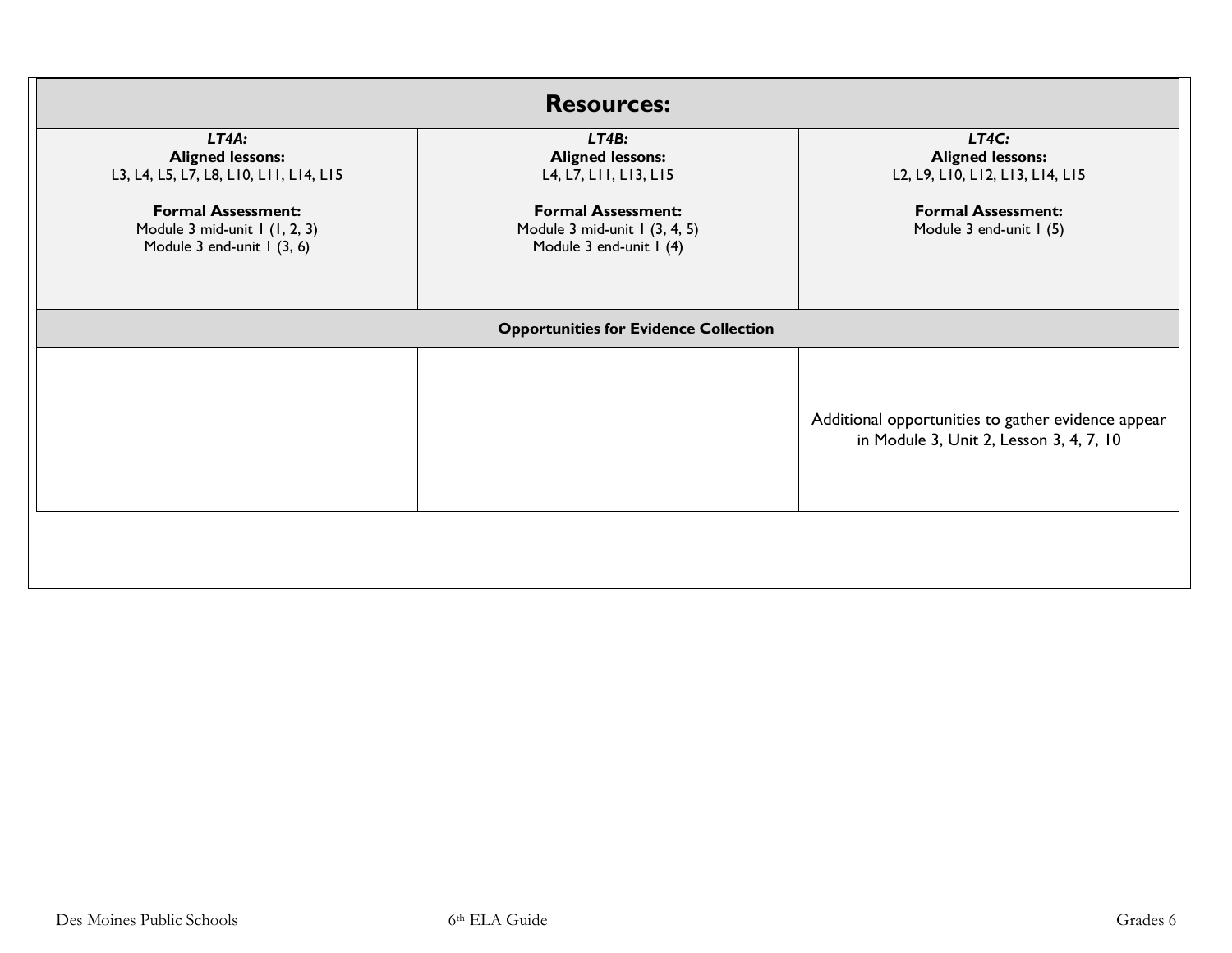# **Module 3, Unit 2: Confront Challenges: Characters' Responses and Emerging Themes**

**Topic Narrative:** <https://curriculum.eleducation.org/curriculum/ela/2019/grade-6/module-3/unit-2>

| <b>Topic</b>                                                                                                      | <b>Achieving Grade Level (AT)</b>                                                                                                                                                                                                                                                                                                                                                   |  |  |  |
|-------------------------------------------------------------------------------------------------------------------|-------------------------------------------------------------------------------------------------------------------------------------------------------------------------------------------------------------------------------------------------------------------------------------------------------------------------------------------------------------------------------------|--|--|--|
| When collecting evidence<br>related to these targets, it<br>will be recorded in this<br>topic in Infinite Campus. | The Level 3 Targets are the grade level expectation for students in all classes. Success Criteria are provided below each target.                                                                                                                                                                                                                                                   |  |  |  |
|                                                                                                                   | LT5A- Analyze how an author develops complex characters through choice and motivation                                                                                                                                                                                                                                                                                               |  |  |  |
|                                                                                                                   | Learning that shows evidence of progressing towards grade-level learning target:<br>Identify factors that influence an individual's choices<br>□<br>Describe how conflicting motivations impact an individual's choices<br>Analyze how a character's point of view changes based on internal and/or external factors<br>□<br>Support explanation/ interpretation with text evidence |  |  |  |
|                                                                                                                   | LT5B- Analyze how an author develops a theme over the course of a narrative                                                                                                                                                                                                                                                                                                         |  |  |  |
| Theme and<br><b>Motivation</b>                                                                                    | Learning that shows evidence of progressing towards grade-level learning target:<br>Identify a theme in the text<br>Identify how the structure of specific segments of text enhance or help develop the theme<br>Support explanation/ interpretation with text evidence                                                                                                             |  |  |  |
|                                                                                                                   | LT5C- Integrate specific use of commas, sentence patterns, and pronoun use to enhance meaning and style in writing.                                                                                                                                                                                                                                                                 |  |  |  |
|                                                                                                                   | Learning that shows evidence of progressing towards grade-level learning target:<br>Understand effective use of intensive or ambiguous pronouns<br>Understand how commas set off a parenthetical element<br>Use a variety of skills seen in exemplar texts in personal writing                                                                                                      |  |  |  |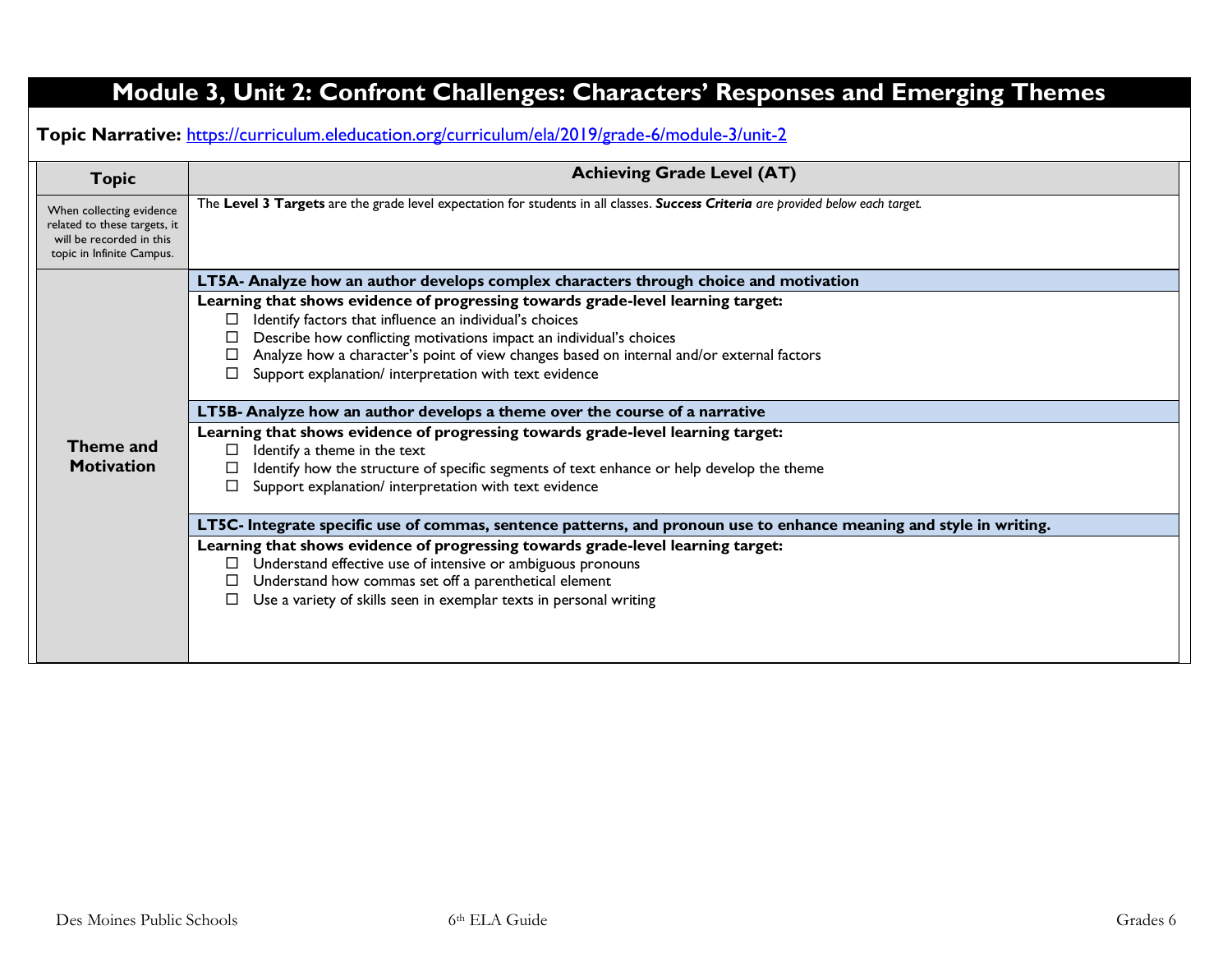| <b>Resources:</b>                                                                                                                  |                                                                                                                    |                                                                                                                       |
|------------------------------------------------------------------------------------------------------------------------------------|--------------------------------------------------------------------------------------------------------------------|-----------------------------------------------------------------------------------------------------------------------|
| LT5A:<br><b>Aligned lessons:</b><br>LI, L2, L7, L9, LI0, LII, LI2<br><b>Formal Assessment:</b><br>Module 3 mid-unit 2 (1, 2)       | LT5B:<br><b>Aligned lessons:</b><br>LI, L2, L3, L5, L6, L7<br><b>Formal Assessment:</b><br>Module 3 mid-unit 2 (3) | LT5C:<br><b>Aligned lessons:</b><br>L4, L6, L8, L9, L11, L12, L13<br><b>Formal Assessment:</b><br>Module 3 end-unit 2 |
| <b>Opportunities for Evidence Collection</b>                                                                                       |                                                                                                                    |                                                                                                                       |
| Lesson 3, 4, 7, 10<br>can support LT4C as additional evidence but also inform<br>Cal's choices and motivations in service of LT5A. |                                                                                                                    |                                                                                                                       |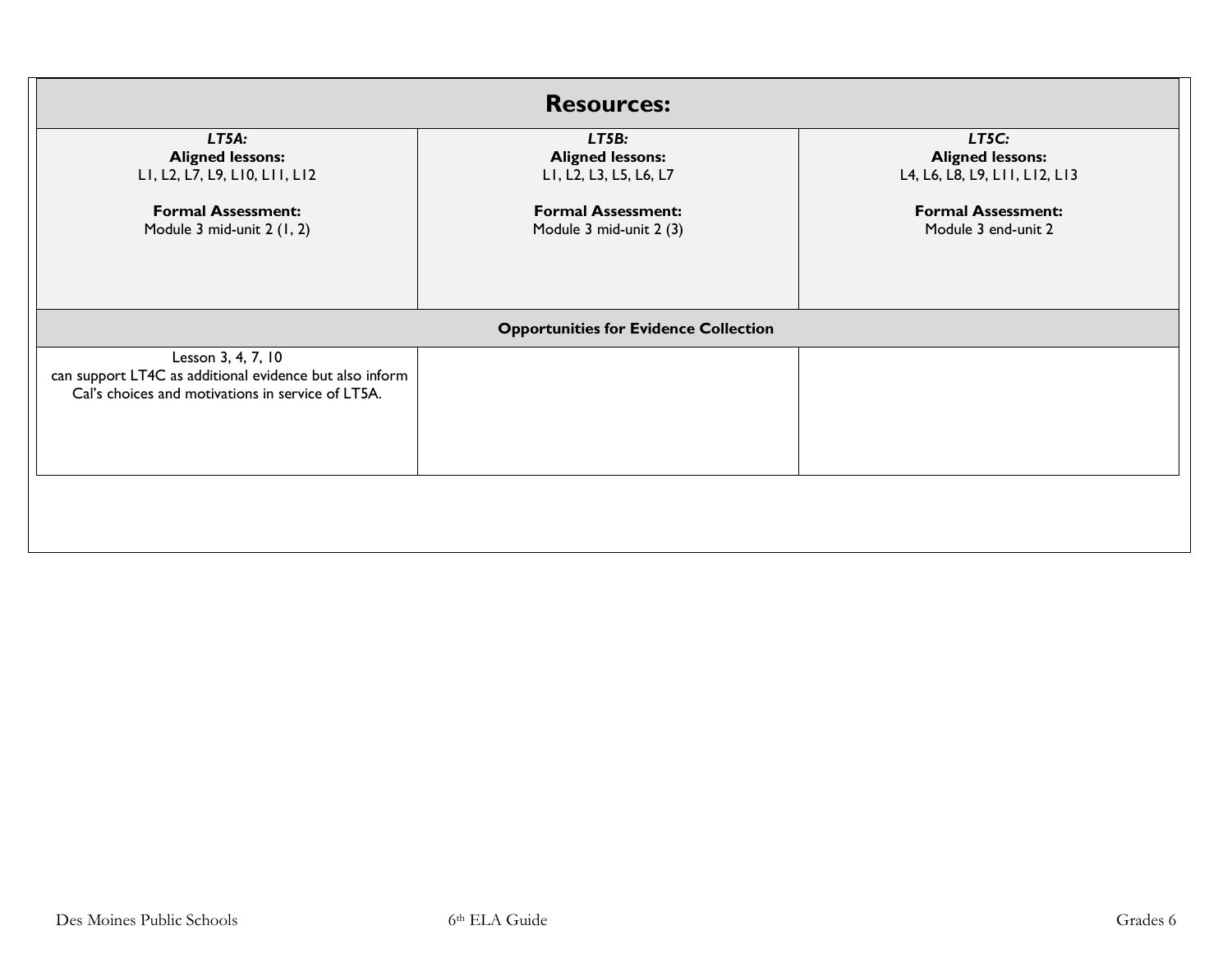## **Module 3, Unit 3: Literary Argument Writing: Gather Evidence and Reflect on Multiple Perspectives**

**Topic Narrative:** <https://curriculum.eleducation.org/curriculum/ela/2019/grade-6/module-3/unit-3>

| <b>Topic</b>                                                                                                       | <b>Achieving Grade Level (AT)</b>                                                                                                 |
|--------------------------------------------------------------------------------------------------------------------|-----------------------------------------------------------------------------------------------------------------------------------|
| When collecting evidence<br>related to these targets, it<br>will be recorded in this<br>topics in Infinite Campus. | The Level 3 Targets are the grade level expectation for students in all classes. Success Criteria are provided below each target. |
|                                                                                                                    | LT6A- Compose formal literary argument writing that presents a stance on the choices of the main character.                       |
|                                                                                                                    | Learning that shows evidence of progressing towards grade-level learning target:                                                  |
|                                                                                                                    | Introduces a clear claim<br>П.                                                                                                    |
|                                                                                                                    | Uses accurate and relevant details, examples, and quotations to explain thinking                                                  |
|                                                                                                                    | Organizes information logically<br>ப                                                                                              |
|                                                                                                                    | Acknowledges opposing viewpoints<br>⊔                                                                                             |
|                                                                                                                    | Maintains a formal style<br>□                                                                                                     |
| <b>Argument and</b>                                                                                                | Use precise words and domain-specific vocabulary to show relationships between claim and reasoning<br>└                           |
| <b>Evidence</b>                                                                                                    | Follow standard conventions of written English appropriate to style<br>$\Box$                                                     |
|                                                                                                                    | LT6B- Revise and refine a recorded audio presentation to improve authenticity, complexity, and/or craftsmanship                   |
|                                                                                                                    | Learning that shows evidence of progressing towards grade-level learning target:                                                  |
|                                                                                                                    | Create an audio recording that highlights the experiences and amplifies voices of American Indian boarding school students.<br>□  |
|                                                                                                                    | Speak with clarity as appropriate to the audience and modality                                                                    |
|                                                                                                                    | Use appropriate verbal (volume, pacing, intonation)                                                                               |
|                                                                                                                    | Engage in self and peer critique                                                                                                  |
|                                                                                                                    |                                                                                                                                   |
|                                                                                                                    |                                                                                                                                   |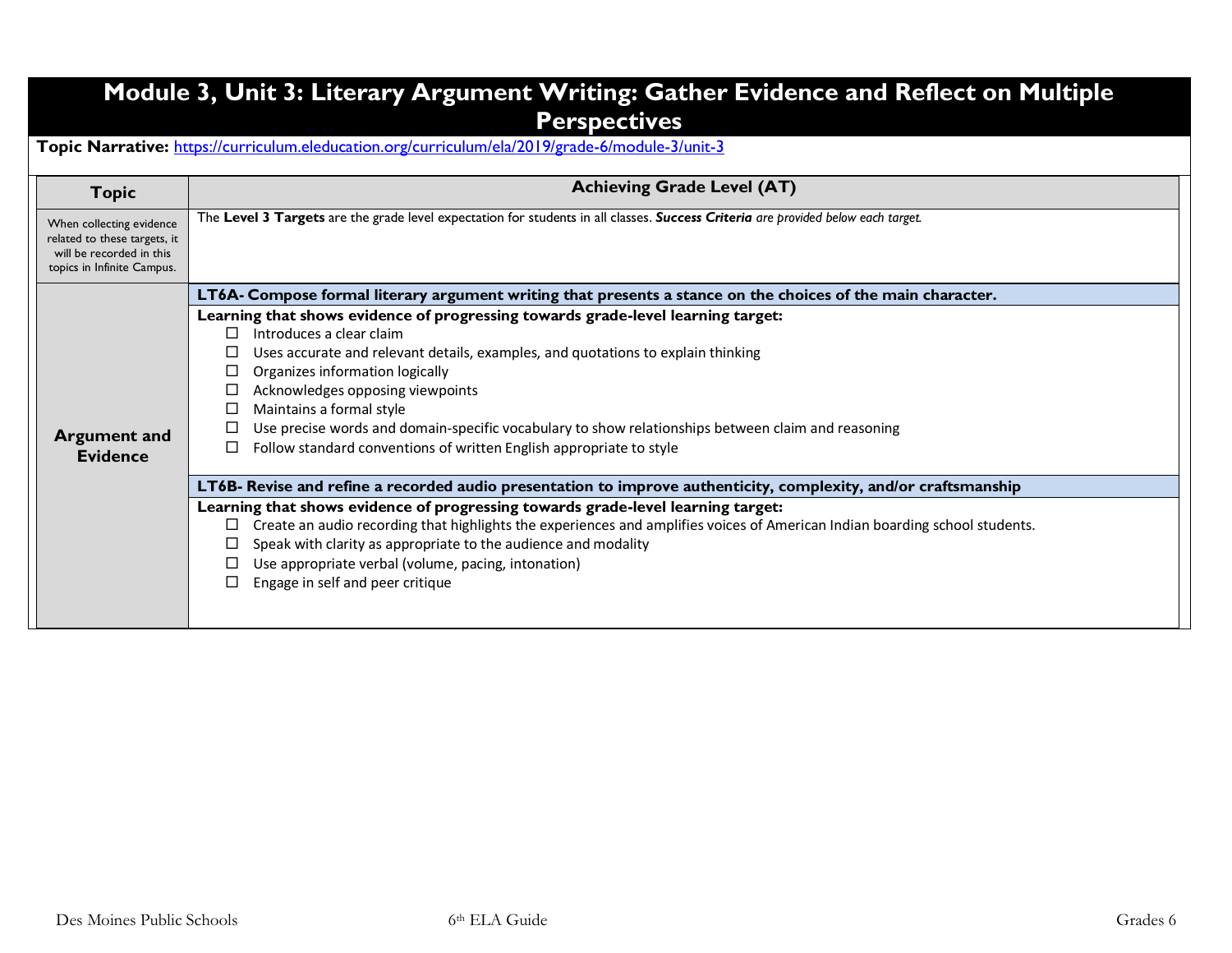| <b>Resources:</b>                                                                                                         |                                                                                                                                         |
|---------------------------------------------------------------------------------------------------------------------------|-----------------------------------------------------------------------------------------------------------------------------------------|
| LT6A:<br><b>Aligned lessons:</b><br>LI, L2, L3, L4, L5, L6, L7, L8-9,<br><b>Formal Assessment:</b><br>Module 3 mid-unit 3 | LT6B:<br><b>Aligned lessons:</b><br>LIO, LII, LI2, LI3<br><b>Formal Assessment:</b><br>Module 3 end-unit 3<br>Module 3 Performance Task |
| <b>Opportunities for Evidence Collection</b>                                                                              |                                                                                                                                         |
|                                                                                                                           |                                                                                                                                         |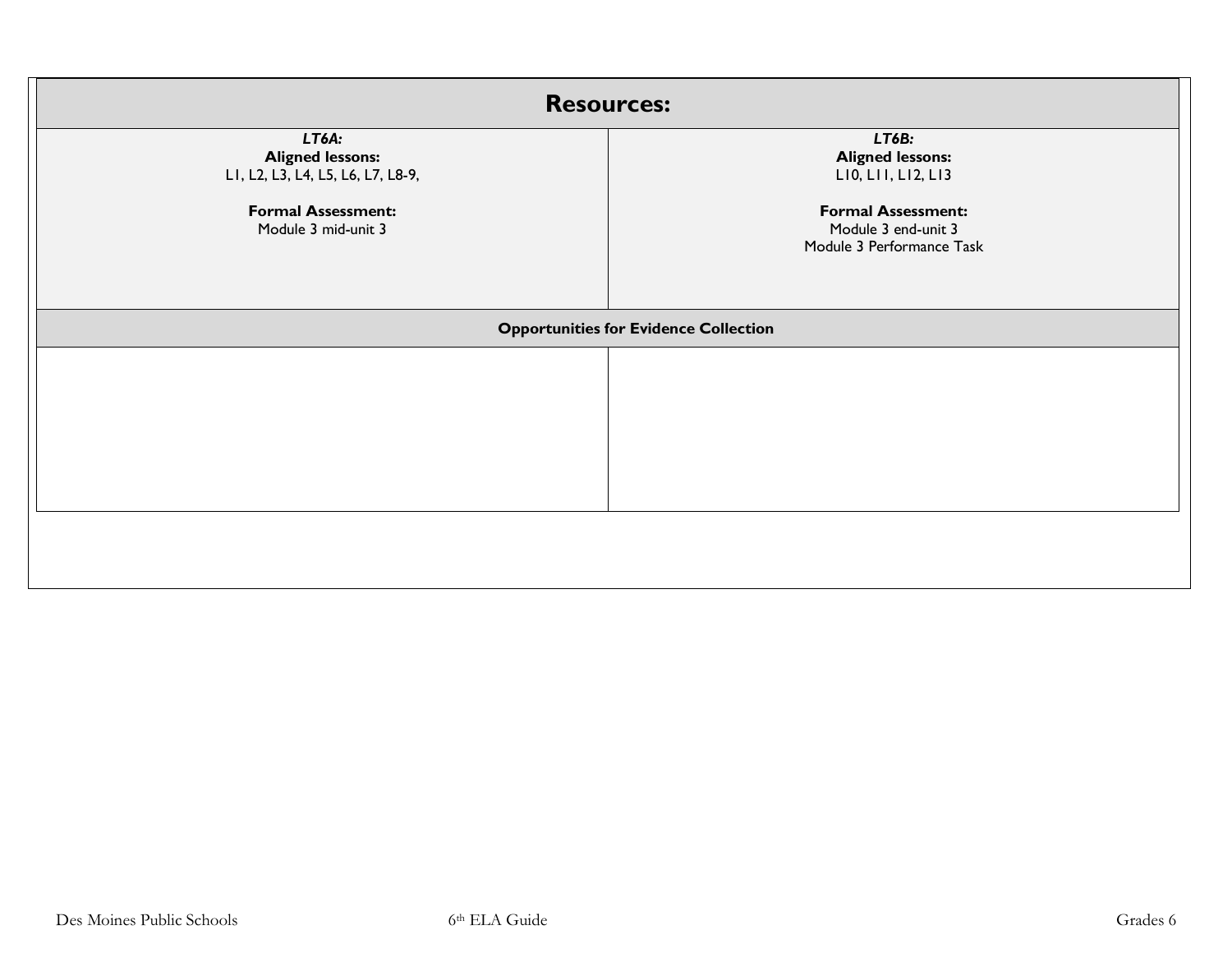| <b>Topic</b>                                                                                                      | <b>Achieving Grade Level (AT)</b>                                                                                                                                                                                                                                                                                                                                                  |  |
|-------------------------------------------------------------------------------------------------------------------|------------------------------------------------------------------------------------------------------------------------------------------------------------------------------------------------------------------------------------------------------------------------------------------------------------------------------------------------------------------------------------|--|
| When collecting evidence<br>related to these targets, it<br>will be recorded in this<br>topic in Infinite Campus. | The Level 3 Targets are the grade level expectation for students in all classes. Success Criteria are provided below each target.                                                                                                                                                                                                                                                  |  |
|                                                                                                                   | LT7A- Analyze an author's purpose and point of view in a text                                                                                                                                                                                                                                                                                                                      |  |
| The Space Race                                                                                                    | Learning that shows evidence of progressing towards grade-level learning target:<br>Identify the point of view of specific individuals in a text<br>$\Box$<br>Identify details or events that impact a person's perspective<br>Describe the author's purpose<br>Identify words or phrases that help convey point of view<br>Support explanation/ interpretation with text evidence |  |
|                                                                                                                   | LT7B- Integrate specific use of commas, sentence patterns, and pronoun use to enhance meaning and style in writing.                                                                                                                                                                                                                                                                |  |
|                                                                                                                   | Learning that shows evidence of progressing towards grade-level learning target:<br>Understand effective use of intensive or ambiguous pronouns<br>Understand how commas set off a parenthetical element<br>Use a variety of skills seen in exemplar texts in personal writing                                                                                                     |  |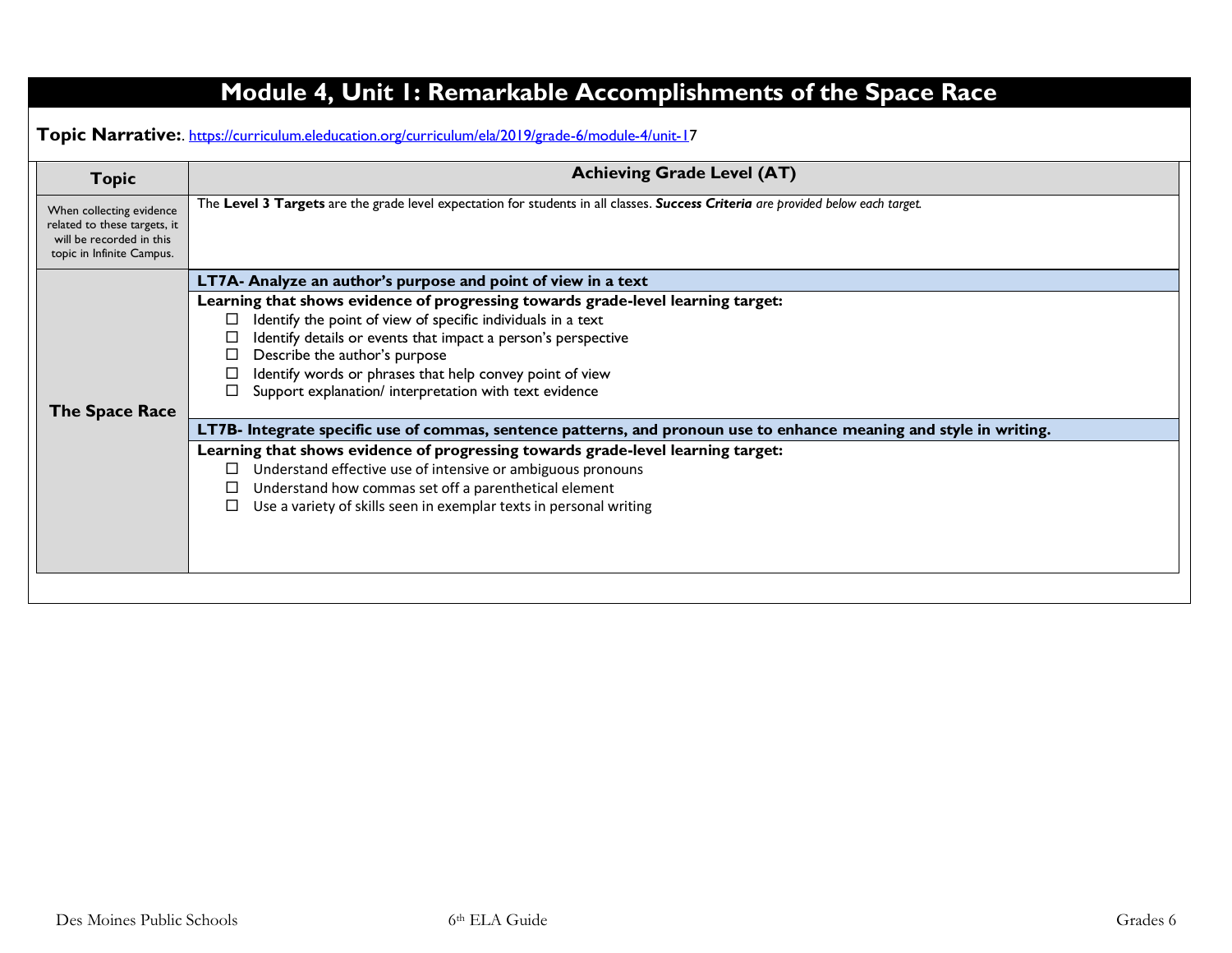| <b>Resources:</b>                                                                                                                                   |                                                                                                              |
|-----------------------------------------------------------------------------------------------------------------------------------------------------|--------------------------------------------------------------------------------------------------------------|
| LT7A:<br><b>Aligned lessons:</b><br>L2, L3, L4, L5, L7, L8<br><b>Formal Assessment:</b><br>Module 4 mid-unit 1 (1, 2)<br>Module 4 end-unit I (4, 5) | LT7B:<br><b>Aligned lessons:</b><br>L3, L7, L8<br><b>Formal Assessment:</b><br>Module 4 end-unit 1 (1, 2, 3) |
| <b>Opportunities for Evidence Collection</b>                                                                                                        |                                                                                                              |
|                                                                                                                                                     |                                                                                                              |
|                                                                                                                                                     |                                                                                                              |
|                                                                                                                                                     |                                                                                                              |
|                                                                                                                                                     |                                                                                                              |
|                                                                                                                                                     |                                                                                                              |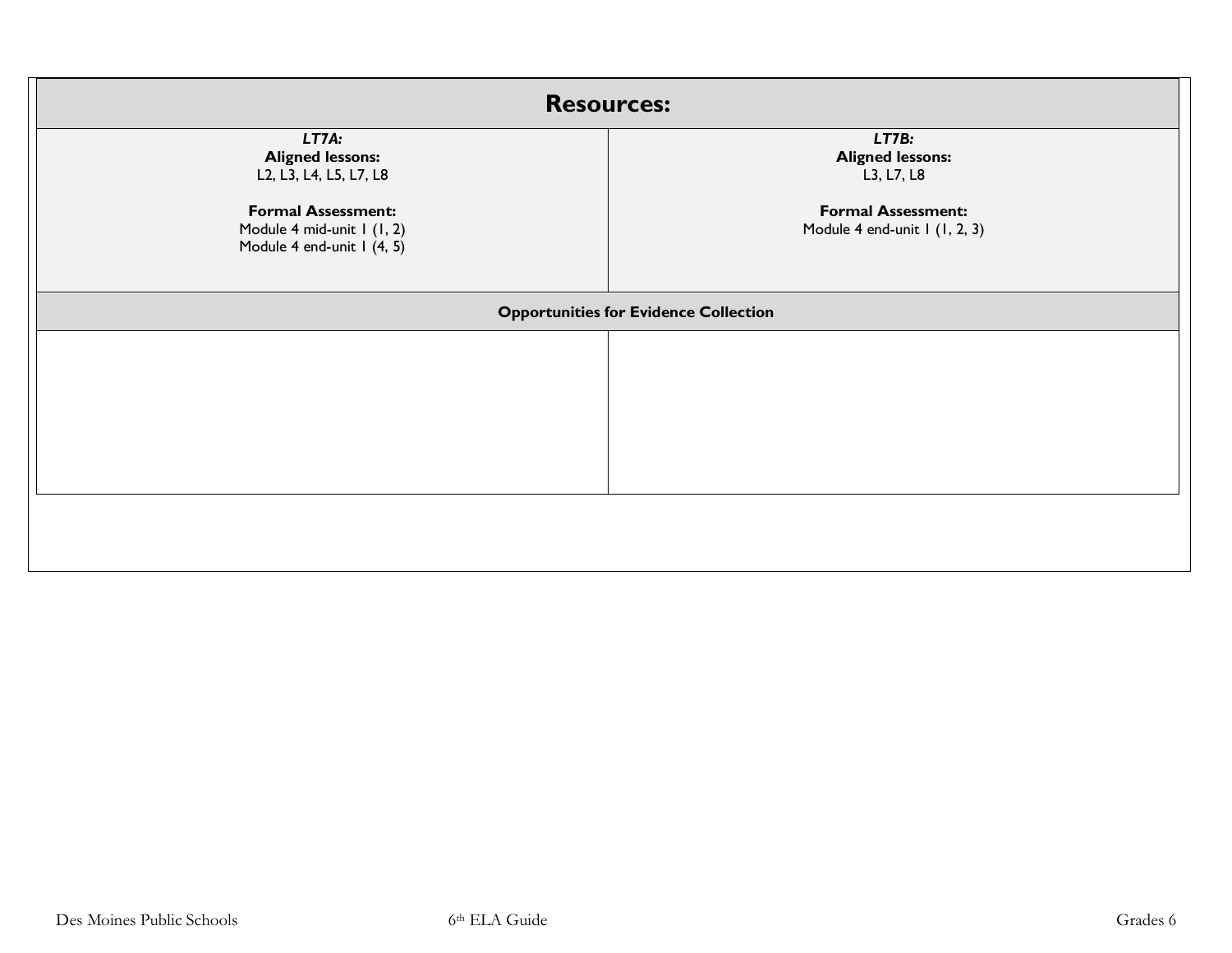|                                                                                                                    | <b>Module 4, Unit 2: Remarkable Accomplishments</b>                                                                                                 |
|--------------------------------------------------------------------------------------------------------------------|-----------------------------------------------------------------------------------------------------------------------------------------------------|
|                                                                                                                    | Topic Narrative: https://curriculum.eleducation.org/curriculum/ela/2019/grade-6/module-4/unit-2                                                     |
| <b>Topic</b>                                                                                                       | <b>Achieving Grade Level (AT)</b>                                                                                                                   |
| When collecting evidence<br>related to these targets, it<br>will be recorded in this<br>topics in Infinite Campus. | The Level 3 Targets are the grade level expectation for students in all classes. Success Criteria are provided below each target.                   |
|                                                                                                                    | LT8A- Compare authors' presentations of events or people in terms of content, author methods, and point of view                                     |
|                                                                                                                    | Learning that shows evidence of progressing towards grade-level learning target:                                                                    |
|                                                                                                                    | Identify an author's point of view towards an event or person<br>□                                                                                  |
|                                                                                                                    | Analyze how that point of view is conveyed                                                                                                          |
|                                                                                                                    | Identify similarities and differences in how different authors approach a subject                                                                   |
|                                                                                                                    | LT8B- Analyze and evaluate the argument an author presents in a text                                                                                |
| <b>Hidden Figures</b>                                                                                              | Learning that shows evidence of progressing towards grade-level learning target:                                                                    |
|                                                                                                                    | Identify the main claim of an argumentative text<br>ப                                                                                               |
|                                                                                                                    | Identify evidence and reasoning used to support the main claim<br>Determine if the evidence and reasoning presented is relevant and sufficient<br>□ |
|                                                                                                                    |                                                                                                                                                     |
|                                                                                                                    |                                                                                                                                                     |
|                                                                                                                    |                                                                                                                                                     |
|                                                                                                                    |                                                                                                                                                     |
|                                                                                                                    |                                                                                                                                                     |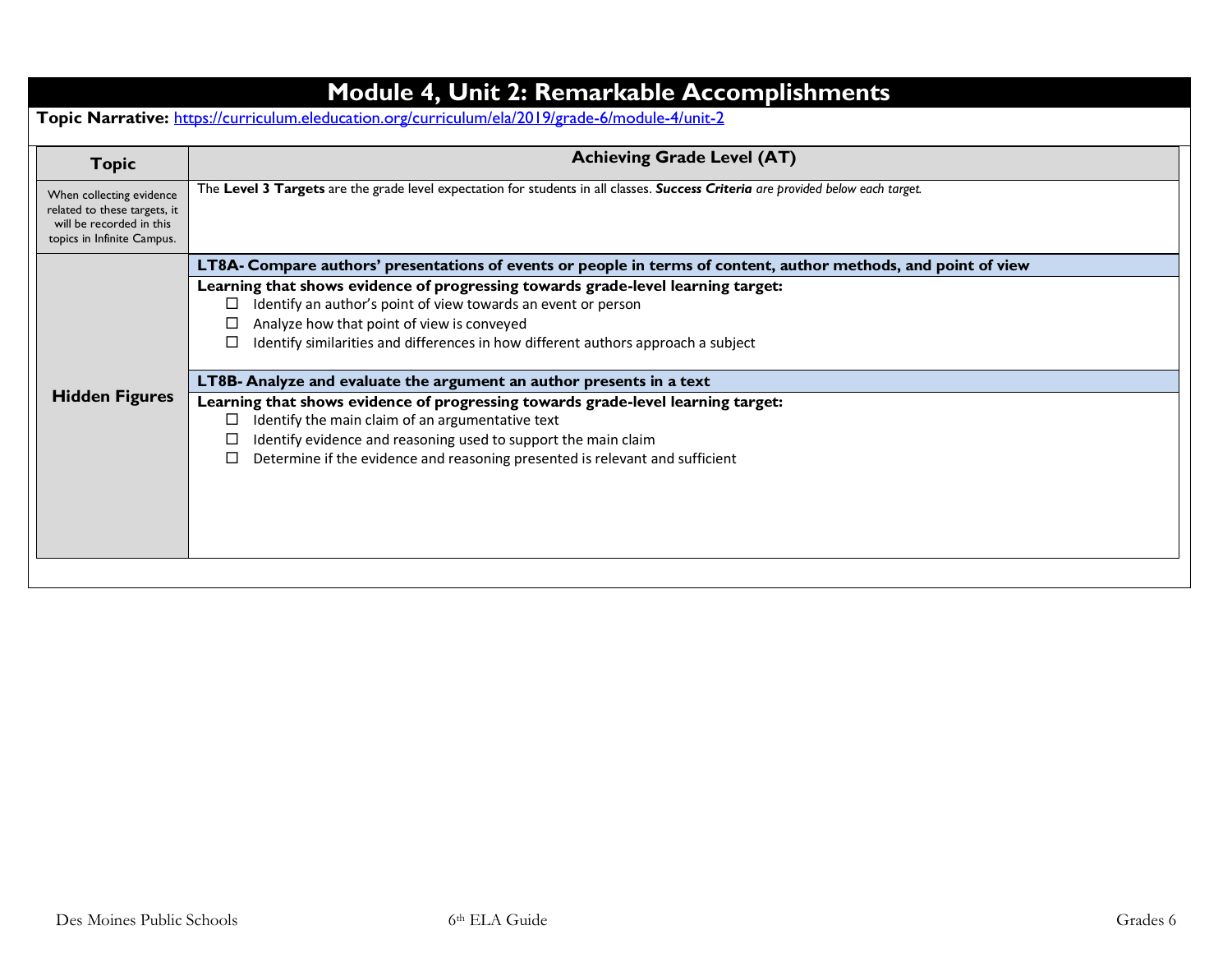| <b>Resources:</b>                                                                            |                                                                                              |
|----------------------------------------------------------------------------------------------|----------------------------------------------------------------------------------------------|
| LT8A:<br><b>Aligned lessons:</b><br>LI, L4, L6, L7, LI0, LI5, LI6                            | LT8B:<br><b>Aligned lessons:</b><br>L3, L5, L6, L7, L9, L10, L11, L12, L13                   |
| <b>Formal Assessment:</b><br>Module 4 mid-unit 2 (3)<br>Module 4 end-unit 2 Part I & Part II | <b>Formal Assessment:</b><br>Module 4 mid-unit 2 (1, 2)                                      |
|                                                                                              | <b>Opportunities for Evidence Collection</b>                                                 |
|                                                                                              | Students are both analyzing other's arguments and preparing to write<br>their own in Unit 3. |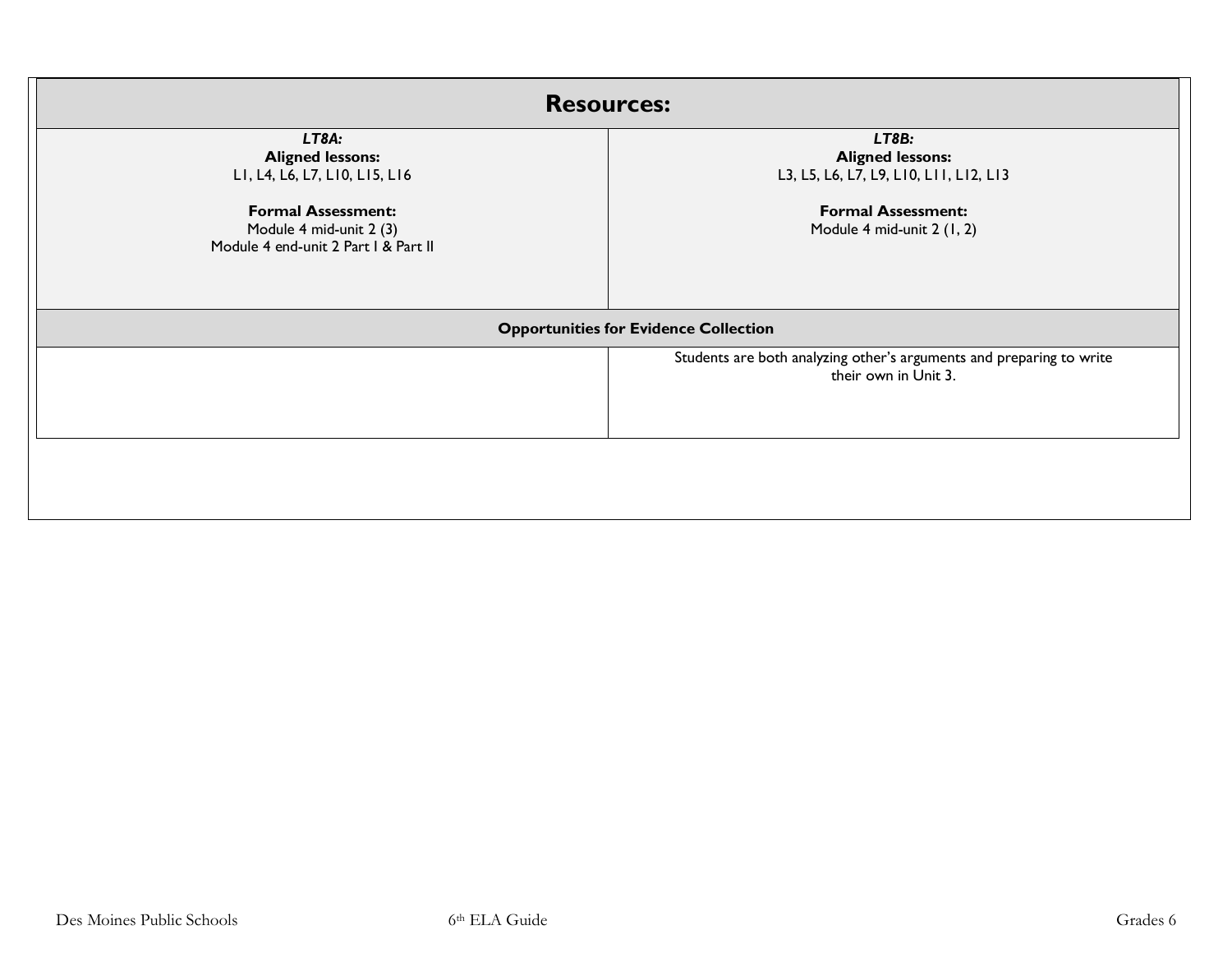|                                                                                                                    | Module 4, Unit 3: Remarkable Accomplishments in Space Science<br>Topic Narrative: https://curriculum.eleducation.org/curriculum/ela/2019/grade-6/module-4/unit-3 |  |
|--------------------------------------------------------------------------------------------------------------------|------------------------------------------------------------------------------------------------------------------------------------------------------------------|--|
| <b>Topic</b>                                                                                                       | <b>Achieving Grade Level (AT)</b>                                                                                                                                |  |
| When collecting evidence<br>related to these targets, it<br>will be recorded in this<br>topics in Infinite Campus. | The Level 3 Targets are the grade level expectation for students in all classes. Success Criteria are provided below each target.                                |  |
|                                                                                                                    | LT9A- Compose formal argument writing that presents a stance on the merit of an individual's accomplishments.                                                    |  |
|                                                                                                                    | Learning that shows evidence of progressing towards grade-level learning target:                                                                                 |  |
|                                                                                                                    | Introduces and clearly states a claim<br>ப                                                                                                                       |  |
|                                                                                                                    | Supports the claim with clear points/reasons and evidence                                                                                                        |  |
|                                                                                                                    | Uses words and phrases to show the relationships among your claim and points/reasons                                                                             |  |
|                                                                                                                    | Includes a conclusion that follows from the argument presented                                                                                                   |  |
|                                                                                                                    | Follows the rules of writing (spelling, punctuation, and grammar).<br>П                                                                                          |  |
| <b>Space Science</b>                                                                                               | LT9B- Present a personal reflection of their learning process                                                                                                    |  |
|                                                                                                                    | Learning that shows evidence of progressing towards grade-level learning target:                                                                                 |  |
|                                                                                                                    | Present picture book pages and highlight the figure's accomplishments<br>□                                                                                       |  |
|                                                                                                                    | Delineate argument, claims, reasoning, and evidence                                                                                                              |  |
|                                                                                                                    | Speak with clarity as appropriate to the audience and modality                                                                                                   |  |
|                                                                                                                    | Engage as an active listener of others                                                                                                                           |  |
|                                                                                                                    | Demonstrate authenticity and craftsmanship in the final product                                                                                                  |  |
|                                                                                                                    | Demonstrate deep knowledge of their researched problem                                                                                                           |  |